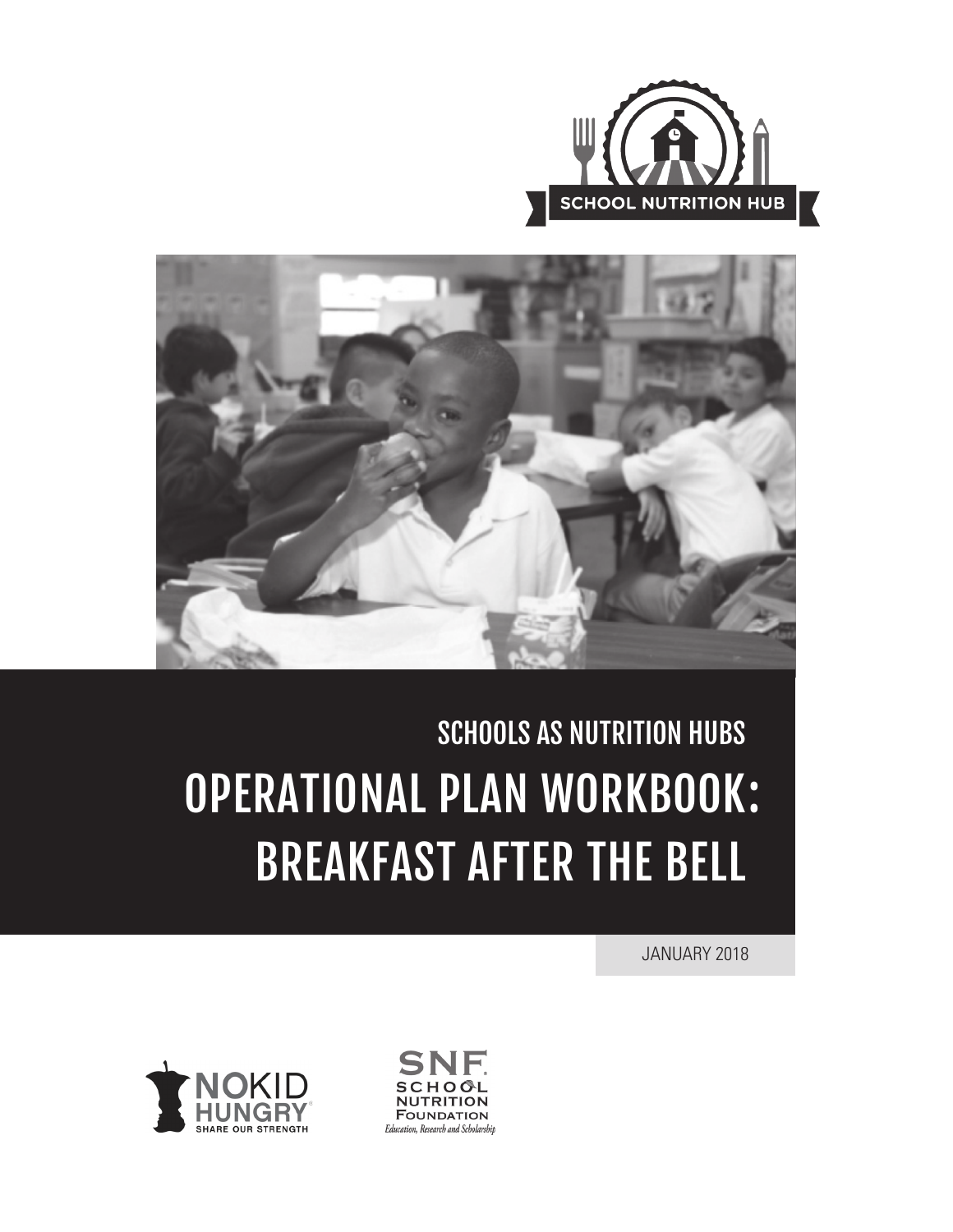# **Contents**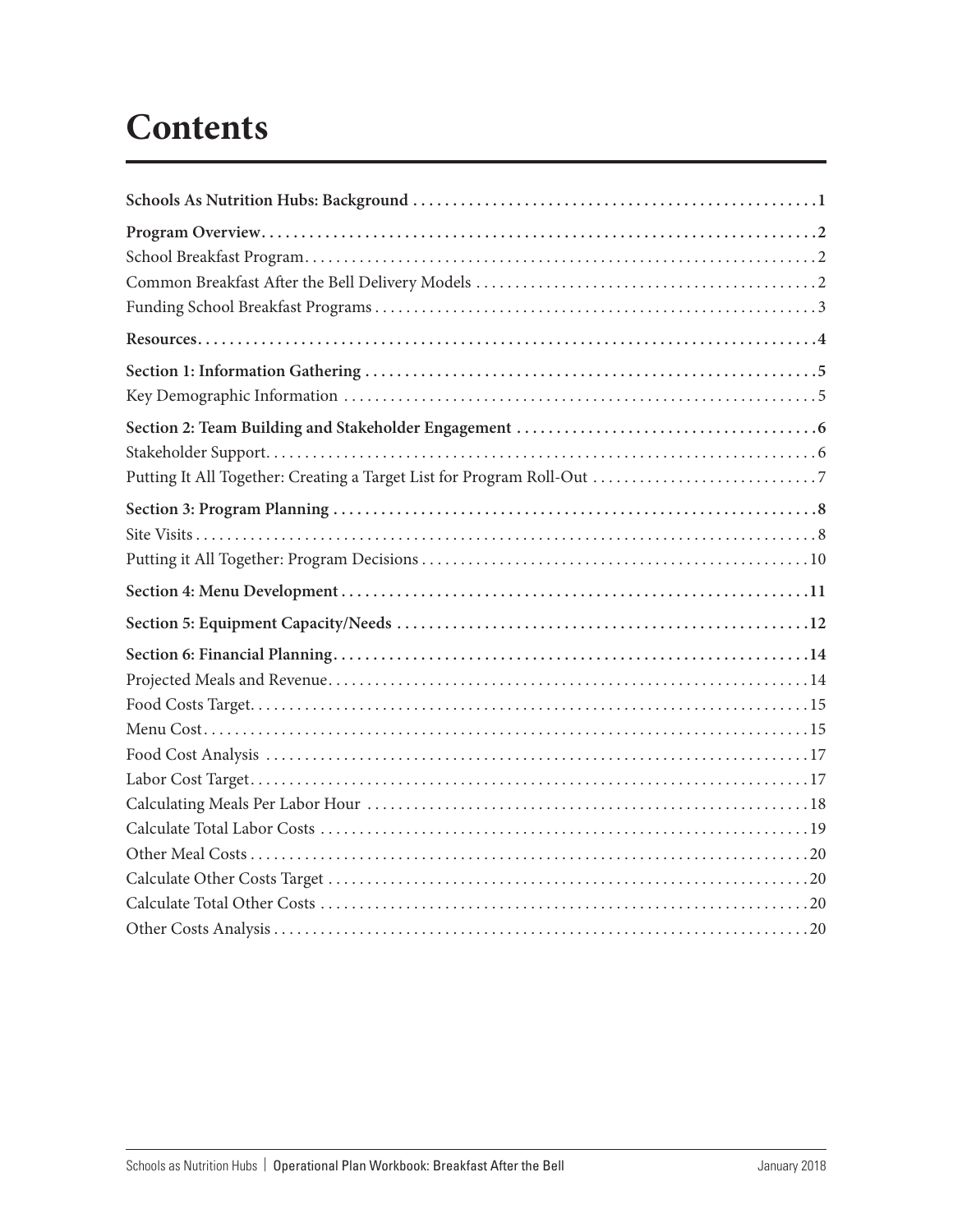# <span id="page-2-0"></span>**Schools As Nutrition Hubs: Background**

Most U.S. school nutrition directors are expected to wear two hats when it comes to their role in feeding the children of their communities. First—and in the eyes of many, foremost—school meal operations feed children, serving as a critical wedge in filling the hunger gap for millions of American children from low-income families. But in so doing, school nutrition directors are expected to run financially self-sufficient programs, operating, in many cases, as a multimillion-dollar foodservice business, serving the needs of a customer base of all students, regardless of income. The most successful school nutrition operations are led by directors who wear both hats simultaneously—combating child hunger and running financially solvent businesses by operating as Nutrition Hubs.

Schools operating as Nutrition Hubs ensure children can access healthy, high quality meals throughout the day and the year by administering all eligible federal school nutrition programs including school breakfast, lunch, afterschool, and summer meals. This strategy provides children with the nutrition they need twelve months of the year and gives school nutrition departments a financial management solution to increase revenue, optimize staff time, and maximize operational efficiencies. School Nutrition Hubs provide vital investments in children and their communities including:

**Improved access.** Children have access to wraparound nutrition including a healthy breakfast, lunch, and dinner as well as meals in the summertime when school is out.

**Improved education.** Schools that effectively feed children and prevent hunger benefit from increased student attendance, reduced tardiness, fewer visits to the nurse's office, and overall higher academic performance. Enhanced academic achievement improves success for the community as a whole.

**Improved school culture and community.** Nutrition Hubs create new jobs and improve wages and hours for existing school nutrition employees. Nutrition Hubs also bring school and community stakeholders together. Principals, teachers, parents, custodians, school athletic directors, parks and recreation departments, and community based organizations all work together to provide children the meals they need.

**Improved operational efficiency.** Schools that operate as Nutrition Hubs streamline menu planning and procurement across programs to maximize buying power, improve inventory management, and reduce administrative burdens.

**Improved financial success.** Higher participation in a variety of programs increases federal reimbursements providing school nutrition programs with added revenue to innovate service models and reinvest in their programs and people through additional training and updated equipment.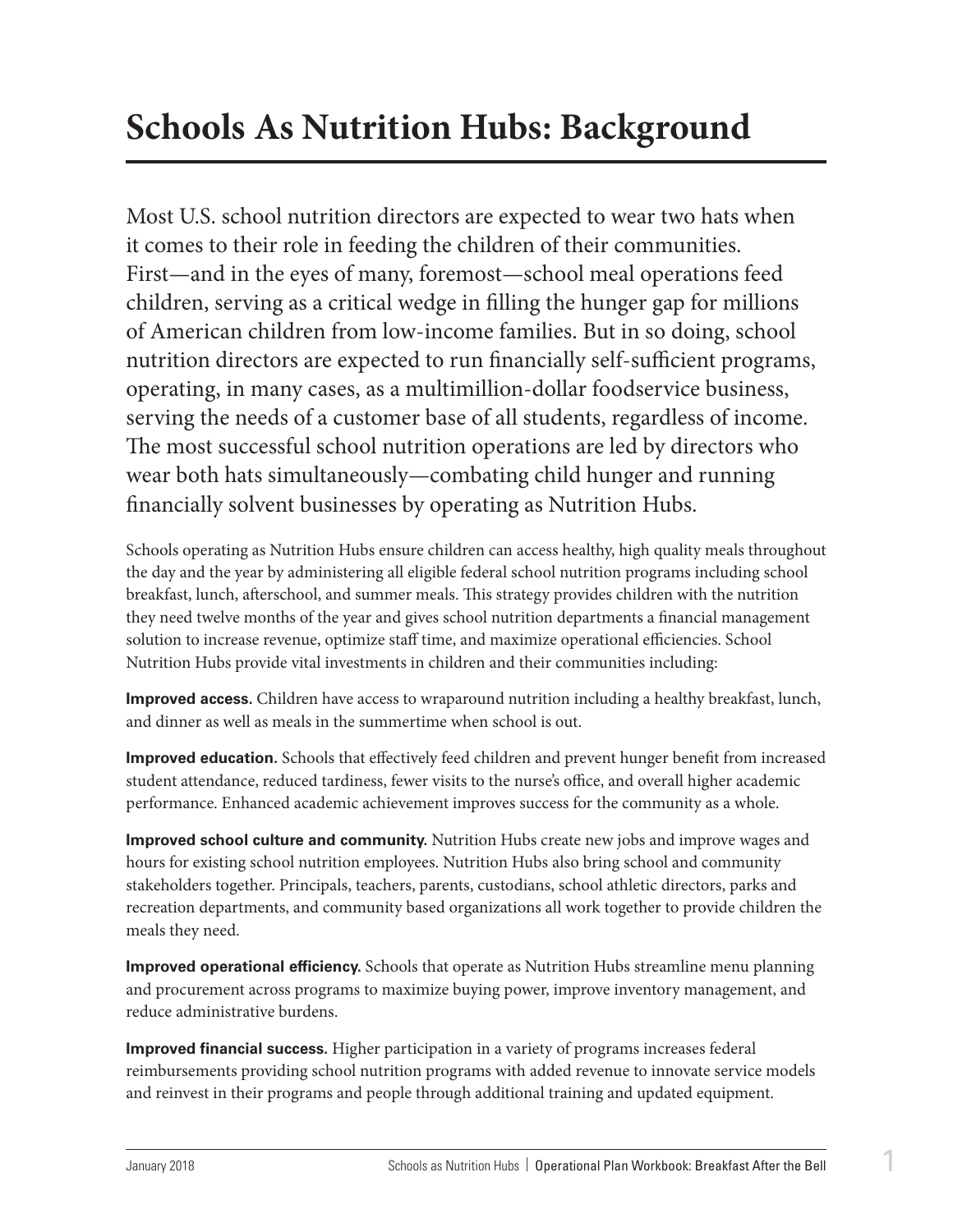# <span id="page-3-0"></span>**School Breakfast Program**

Research demonstrates the importance of providing breakfast to children and youth. Children who eat a good breakfast tend to perform better in school, have better attendance, and exhibit fewer behavior problems. In addition, children who eat a good breakfast develop healthy eating habits, visit the school nurse less frequently, and are less likely to be obese. Despite the benefits of breakfast, for a variety of reasons, many children aren't able to eat a healthy breakfast at home in the morning.

The School Breakfast Program offers children a nutritious breakfast at school so they can start their day off right. While the program is underutilized—just over half of the low-income students who rely on a free or reduced-price lunch at school participate—schools, districts, education groups, and others across the country are supporting efforts to increase access to school breakfast programs. They are ensuring that more eligible students enroll in the meals program, increasing awareness about the importance of breakfast and availability of breakfast at schools, and implementing service delivery models that have proven to be successful in increasing participation.

Breakfast After the Bell programs increase participation by serving breakfast as a part of the official school day. Coupling this with universal free payment models has been shown to be the most effective way to reach children with the morning meal.

# **Common Breakfast After the Bell Delivery Models**

One of the most effective ways to significantly boost school breakfast participation is to make it part of the school day. Traditional school breakfast programs often operate too early for students to participate, particularly if bus or carpool schedules do not enable them to get there on time. Breakfast After the Bell models that have proven to be successful in expanding access to school breakfast are described below. Many schools operate a hybrid model that combines elements of the different models.

## **Breakfast in the Classroom**

Breakfast in the Classroom is a service delivery model where students eat breakfast in their classroom after the official start of the school day. Students or staff may deliver breakfasts to classrooms from the cafeteria via coolers or insulated rolling bags, or school nutrition staff can serve breakfast from mobile carts in the hallways. Breakfast in the Classroom typically takes 10–15 minutes and can happen during morning tasks such as attendance or it can be integrated with other instructional activities. Some schools encourage teachers to participate in the program and eat with their students.

## **Grab 'n' Go**

Grab 'n' Go is a service delivery model where students pick up conveniently packaged breakfasts from mobile service carts in high traffic areas, such as hallways, entryways or cafeterias, when they arrive at school or between classes. Students can eat in the cafeteria, the classroom or elsewhere on school grounds. The Grab 'n' Go model is often used in middle and high schools because it is so flexible and can accommodate varying schedules and students who are on the move.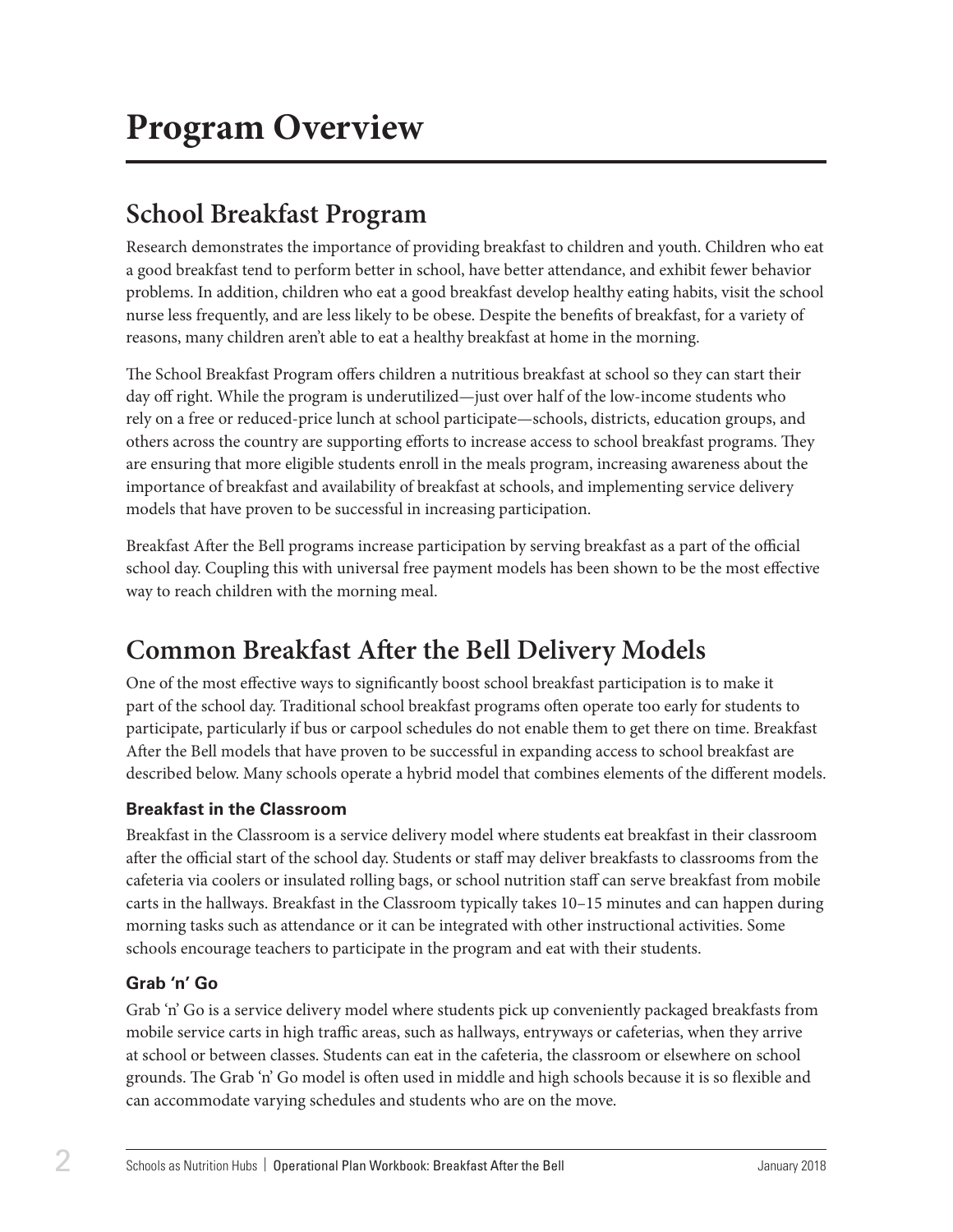### <span id="page-4-0"></span>**Second Chance Breakfast**

Second Chance Breakfast refers to a meal service model where students eat breakfast during a break in the morning, often after first period or midway between breakfast and lunch. Schools can serve breakfast in the same manner as they would with traditional Grab 'n' Go breakfast. This model can be particularly effective for older students who may not be hungry first thing in the morning or may opt to hang out with friends. Second Chance Breakfast may be referred to by a variety of names, such as Breakfast After First Period, School Brunch or Mid-Morning Nutrition Break.

### **Breakfast Vending**

Breakfast Vending allows students to access breakfast foods though vending machines. This model is most often implemented in high schools and vending machines are usually only available prior to the start of the school day.

## **Funding School Breakfast Programs**

There are two types of funding structures for Breakfast After the Bell programs: universal and non-universal.

### **Universal Model**

Universal programs means that all children eat for free. However, there are a few different ways to pay for universal programs including non-pricing, Provision 2, and Community Eligibility Program (CEP).

- **Non-pricing service model.** A meal service program in which all children are served meals without charge. However, meals are claimed for reimbursement according to each child's eligibility category. Typically this is only financially feasible when there are more than 70% of students eligible for free or reduced price meals.
- **Provision 2.** Provision 2 is an option for schools participating in the National School Lunch and School Breakfast Programs to reduce paperwork, simplify the logistics of operating school meals programs, and offer meals at no charge to all students. Provision 2 runs on a four-year cycle with certain requirements in the first year and reduced administrative requirements in subsequent years.
- **Community Eligibility Program (CEP).** CEP is a universal meal service option for schools and school districts in low-income areas. CEP allows the nation's highest poverty schools and districts to serve breakfast and lunch at no cost to all enrolled students without collecting household applications. Instead, schools that adopt CEP are reimbursed using a formula based on the percentage of students categorically eligible for free meals based on their participation in other specific means-tested programs, such as the Supplemental Nutrition Assistance Program (SNAP) and Temporary Assistance for Needy Families (TANF).

### **Non-Universal Program**

This type of service requires that all children who receive a meal be categorized into one of three fee levels: free, reduced, and paid. Applications must be collected and children's fee status must be identified at point of service. The school nutrition program collects and submits meal counts to the state agency.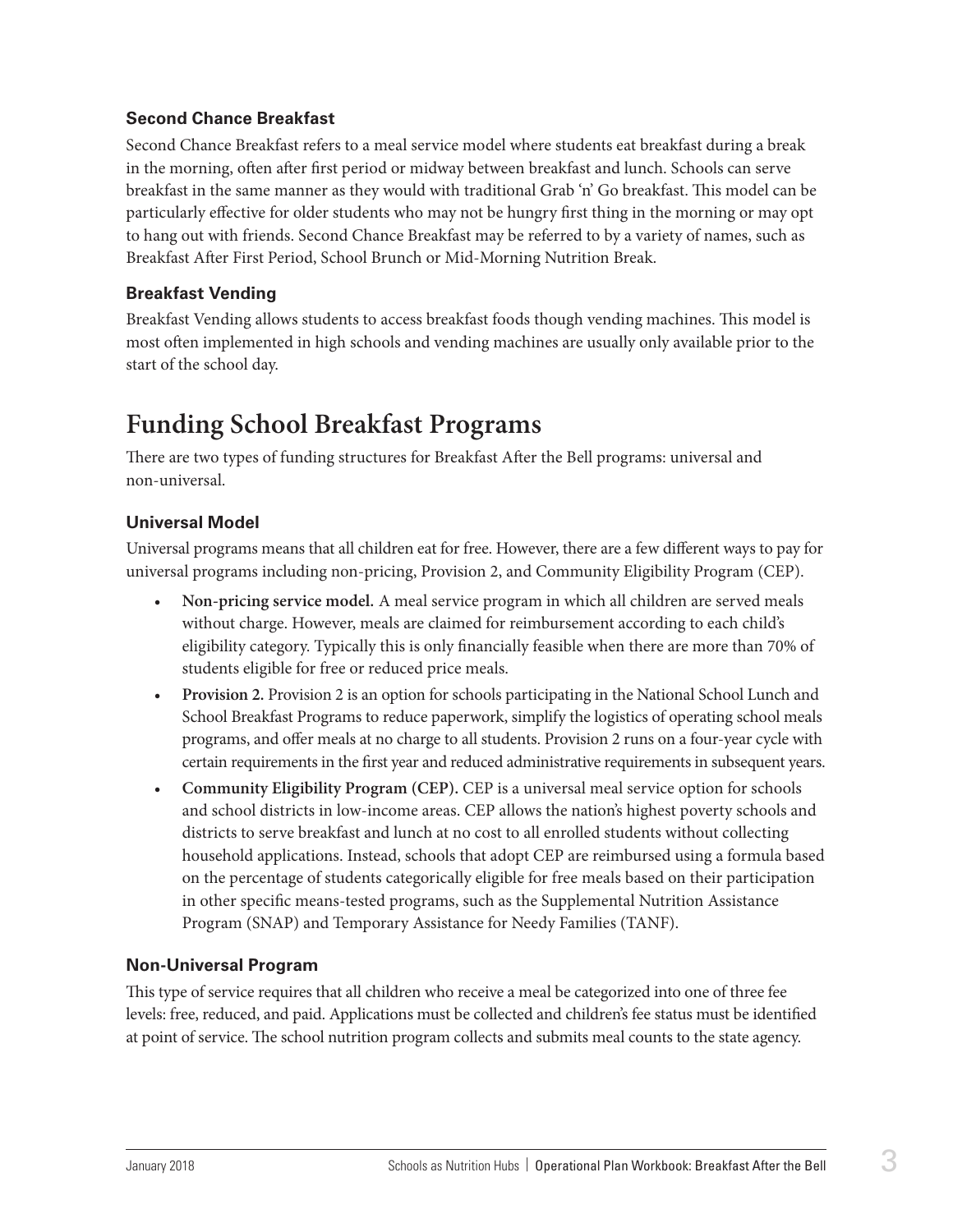# <span id="page-5-0"></span>**Resources**

Please note: some links may not yet be live; if resource is not available, please check back.

**Illinois [Breakfast After the Bell Playbook.](https://drive.google.com/file/d/0B9w69ldXjvuAcUVSRjNQLWtfaE0/view)** This has over 60 resources to help school stakeholders implement Breakfast After the Bell including **[menu resources](https://drive.google.com/file/d/0B9w69ldXjvuASjVxZ3lMYWRiZk0/view)** and **[outreach materials for stakeholders](https://drive.google.com/file/d/0B9w69ldXjvuARjZtT0Y3ekZXNHM/view)**.

**[Innovative Breakfast Delivery Options.](http://bestpractices.nokidhungry.org/resource-center/download?id=0B2DlBiC2i6EHVzBNdlVrakFLeWs)** The most effective ways to boost school breakfast participation are by using Breakfast After the Bell models. Learn how each Breakfast After the Bell model is structured, and the percentage increase your school breakfast program can experience by adopting these models.

**Breakfast After the Bell 101 Videos.** These videos are geared towards teachers and principals. They outline how Breakfast After the Bell benefits students and classrooms, and how it can be a seamless part of the instructional day.

- **[Breakfast in the Classroom video](https://www.youtube.com/watch?v=Toh4DU3YtLk)**
- **[Grab and Go to the Classroom video](https://www.youtube.com/watch?v=77tJ-OXWbGs)**
- **[Second Chance video](https://www.youtube.com/watch?v=UMK5Hwk3jek)**

**[Breakfast in the Classroom Myths.](http://bestpractices.nokidhungry.org/resource-center/download?id=0B2DlBiC2i6EHM3B3aWJNNVl2S0U)** This resource sheds light on 5 common myths that persist about Breakfast in the Classroom.

**[Teacher Guide—Classroom Set Up and Clean Up](http://bestpractices.nokidhungry.org/resource-center/download?id=0B2DlBiC2i6EHbFhrN0lGNVhxVUU).** This resource outlines how classrooms can be affected by Breakfast After the Bell, and shares best practices on how to create a plan for classroom setup and clean up where breakfast is served or eaten.

**[Pre-Implementation Checklist](http://bestpractices.nokidhungry.org/resource-center/download?id=0B2DlBiC2i6EHMFl6el96V0hmeVU).** This resource is a mapped out list of action steps schools can take to prepare for Breakfast After the Bell implementation, from creating a school breakfast team, to connecting with schools that have already implemented Breakfast After the Bell to learn from their experiences.

- The action steps are based on suggestions from school stakeholders that have already implemented Breakfast After the Bell models.
- School Nutrition Directors vetted the checklist to ensure that the information contained in it is useful.

**Breakfast After the Bell Rollout Timelines.** These rollout timelines outline action steps school stakeholders can take to help prepare for the launch of Breakfast After the Bell.

- **[Breakfast in the Classroom Rollout Timeline](http://bestpractices.nokidhungry.org/resource-center/download?id=0B2DlBiC2i6EHRTR3OU9ic0k4UEE)**
- **[Grab and Go to the Classroom Rollout Timeline](http://bestpractices.nokidhungry.org/resource-center/download?id=0B2DlBiC2i6EHd1RtcEp5bHRoS0E)**

**[Breakfast After the Bell—Equipment Tips.](http://bestpractices.nokidhungry.org/resource-center/download?id=0B2DlBiC2i6EHTm53SUR4TEMwX28)** Determining the equipment needs of a Breakfast After the Bell program can be a daunting process. This resource is designed to help guide school nutrition staff in choosing what equipment would be useful for whichever Breakfast After the Bell model they choose.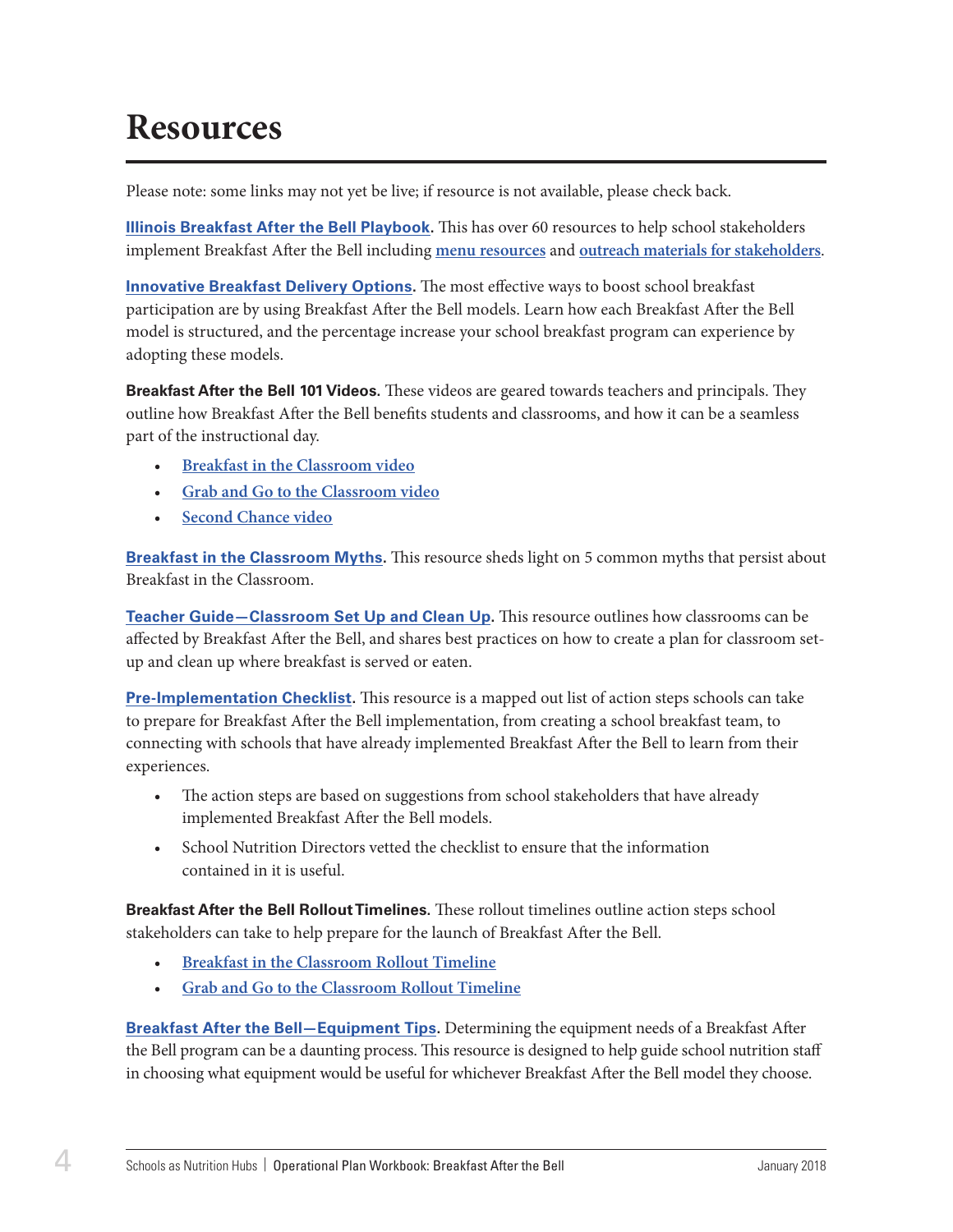# <span id="page-6-0"></span>**Section 1: Information Gathering**

## **Key Demographic Information**

The first step in expanding an existing or starting a new Breakfast After the Bell program is to gather information about potential school sites where the program could be successful. Gathering data for this program can help you determine if you will be able to offer your Breakfast After the Bell program universally or not.

### **Instructions for Table 1.1**

Provide the following information for all schools that have 70 percent or more free and reduced eligible students or are serving breakfast universally through CEP or provision 2 that do NOT currently have a Breakfast After the Bell program.

| <b>Gathered Data Points</b>                 | <b>School / Site Name</b> |  |  |  |
|---------------------------------------------|---------------------------|--|--|--|
|                                             |                           |  |  |  |
| Enrollment                                  |                           |  |  |  |
| Average Daily Attendance (ADA)              |                           |  |  |  |
| Free and Reduce Eligible Student Rate       |                           |  |  |  |
| Community Eligibility Program (Y/N)         |                           |  |  |  |
| Provision 2                                 |                           |  |  |  |
| Breakfast Average Daily Participation (ADP) |                           |  |  |  |
| Lunch Average Daily Participation (ADP)     |                           |  |  |  |

### **Table 1.1: Potential Universal Free Breakfast After the Bell School Sites ›› open excel [spreadsheet](https://schoolnutrition.org/uploadedFiles/2_Meetings_and_Events/SNF/Pages/breakfast-LR-121417.xlsx) ‹‹**

### **Instructions for Table 1.2**

Provide the following information for all schools that have fewer than 70 percent of free and reduced eligible students and are NOT serving breakfast universally.

### **Table 1.2: Potential Non-Universal Breakfast After the Bell Programs ›› open excel [spreadsheet](https://schoolnutrition.org/uploadedFiles/2_Meetings_and_Events/SNF/Pages/breakfast-LR-121417.xlsx) ‹‹**

| <b>Gathered Data Points</b>                 | <b>School/Site Name</b> |  |  |  |
|---------------------------------------------|-------------------------|--|--|--|
|                                             |                         |  |  |  |
| Enrollment                                  |                         |  |  |  |
| Average Daily Attendance (ADA)              |                         |  |  |  |
| Free and Reduce Eligible Student Rate       |                         |  |  |  |
| Breakfast Average Daily Participation (ADP) |                         |  |  |  |
| Lunch Average Daily Participation (ADP)     |                         |  |  |  |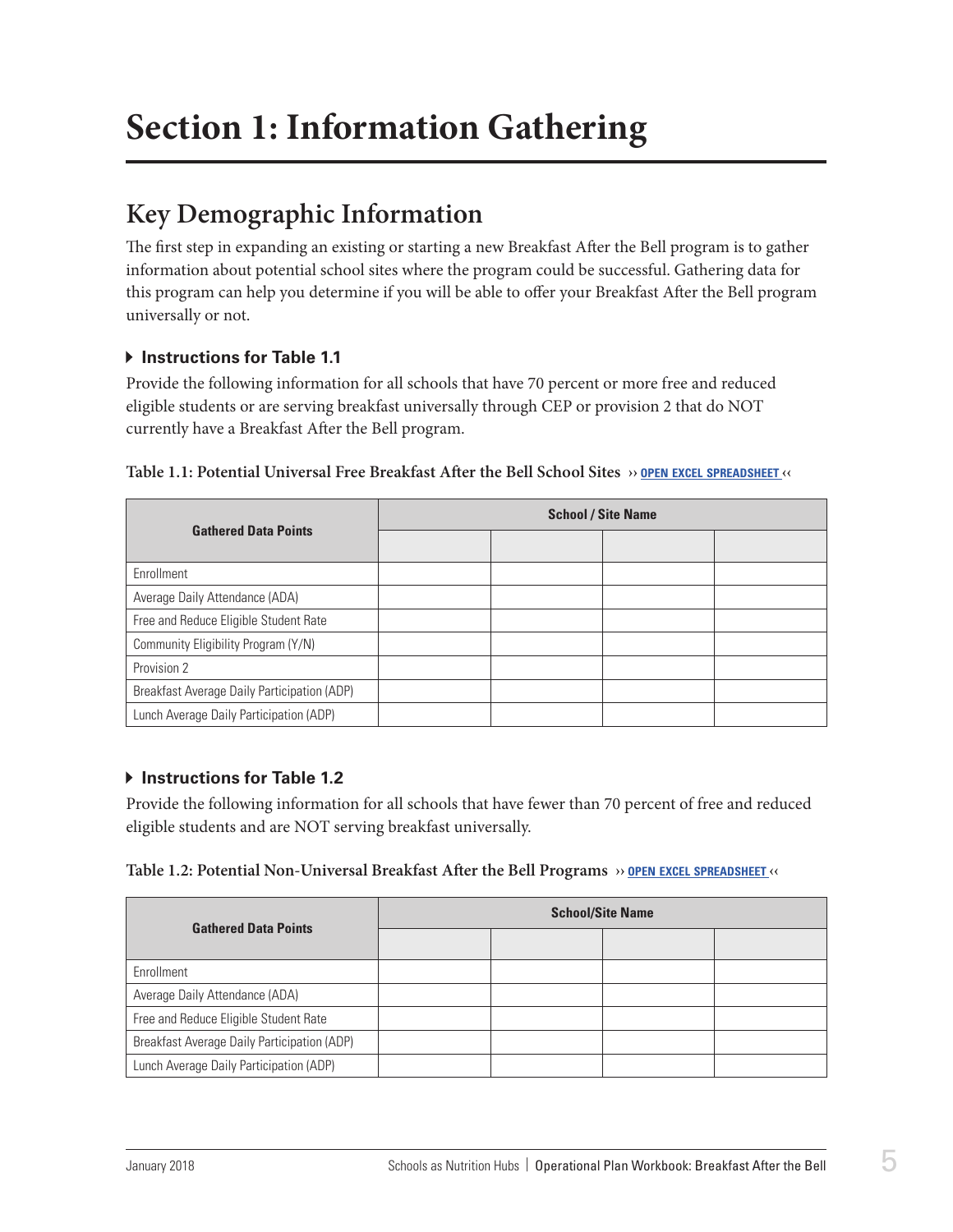# <span id="page-7-0"></span>**Section 2: Team Building and Stakeholder Engagement**

## **Stakeholder Support**

The next step in planning program implementation is to identify key stakeholders to support and promote your efforts. Engaging stakeholders and creating potential target lists can happen simultaneously. Schedule meetings with internal school district staff like the superintendent, teachers, principals, custodial services and community groups like the Parent Teacher Association (PTA), youth programming groups, and other local health and anti-hunger coalitions.

### **Instructions for Table 2.1**

- a. After meeting with key stakeholders, list them in Table 2.1.
- b. Rate the degree to which the stakeholders support the program on a scale from 1 to 5.
	- $1 =$  Poses a significant challenge
	- $2 =$  Does not fully support the program and may cause challenges to implementation
	- 3 = Not actively opposed or in favor of implementation
	- 4 = Actively supporting the program
	- 5 = Champion of the program
- c. Make notes in Table 2.1 to guide your next steps for stakeholder engagement. A score of 1–3 indicates that efforts should be made to identify key concerns and potential solutions of this stakeholder group before program implementation. A score of 4 or higher means that this stakeholder group is actively supporting the program and efforts should be made to utilize stakeholder support to influence others throughout planning, implementation, and maintenance of the program.

# Pro Tip

Program financial success and sustainability largely rely on participation. You will need a range of stakeholders to not only plan the program but also to recruit participants and promote participation. It's best to identify these champions at the beginning of the planning process.

### **Resources**

Check out the resource section of this workbook for more on stakeholder engagement.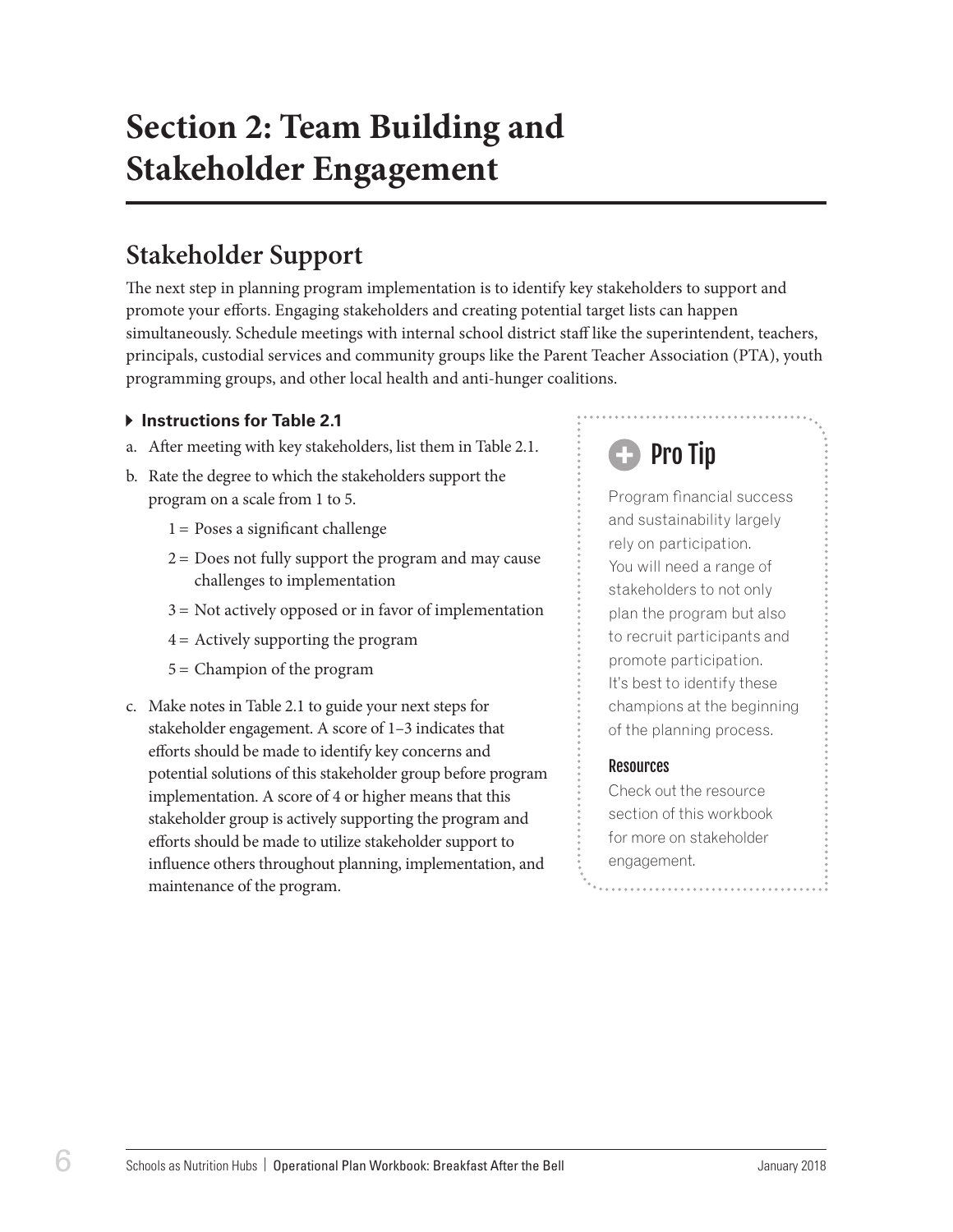<span id="page-8-0"></span>

| Table 2.1: Identifying Stakeholder Support >> OPEN EXCEL SPREADSHEET << |  |  |  |  |  |
|-------------------------------------------------------------------------|--|--|--|--|--|
|-------------------------------------------------------------------------|--|--|--|--|--|

| <b>Stakeholder Group</b>      | Level of Support (Scale of 1 to 5) at School/Site Name |  |  |  |
|-------------------------------|--------------------------------------------------------|--|--|--|
|                               |                                                        |  |  |  |
| Superintendent                |                                                        |  |  |  |
| Principal                     |                                                        |  |  |  |
| <b>Teachers</b>               |                                                        |  |  |  |
| <b>School Nutrition Staff</b> |                                                        |  |  |  |
| Custodial                     |                                                        |  |  |  |
| Parents                       |                                                        |  |  |  |
| <b>Community Site Staff</b>   |                                                        |  |  |  |
| Other                         |                                                        |  |  |  |

## **Putting It All Together: Creating a Target List for Program Roll-Out**

### **Instructions for Table 2.2**

- a. List a handful of eligible schools where you have determined there is significant stakeholder support and low breakfast participation.
- b. Target these sites as good places to roll out the new program.
- c. Keep the information from Tables 1.1, 1.2, and 2.1 to use when ready to expand your program.

### **Table 2.2: Target List for Program Rollout ›› open excel [spreadsheet](https://schoolnutrition.org/uploadedFiles/2_Meetings_and_Events/SNF/Pages/breakfast-LR-121417.xlsx) ‹‹**

| <b>Stakeholder Champions</b> |                          |                             |  |  |  |  |
|------------------------------|--------------------------|-----------------------------|--|--|--|--|
| <b>School</b>                | <b>Stakeholder Group</b> |                             |  |  |  |  |
|                              |                          | (e.g. Principal, Custodian) |  |  |  |  |
|                              |                          |                             |  |  |  |  |
|                              |                          |                             |  |  |  |  |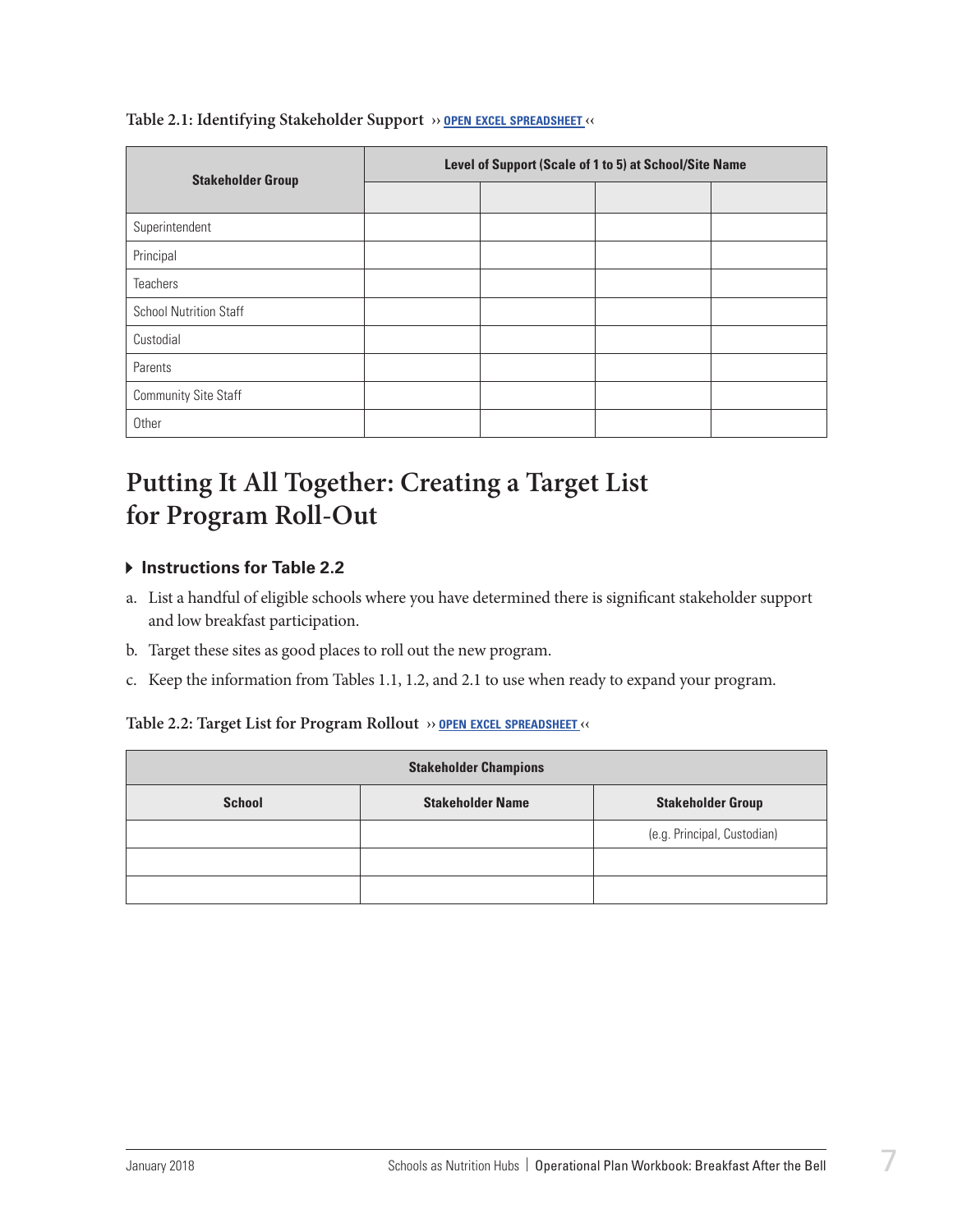# <span id="page-9-0"></span>**Site Visits**

The next step in the planning process for program implementation is conducting site visits. Visiting potential sites will help you determine what kind of service, menus, and equipment are appropriate for this site. When possible it is best to conduct visits with multiple stakeholders: custodians, on-site kitchen staff, principals/administrators, students, and teachers.

Answer the following questions/gather the following information in order to determine the appropriate service, menu, and equipment for the sites. It is important to remember that on average, universal Breakfast After the Bell programs can see an increase in participation to 70–90% of enrolled students and non-universal programs can see an increase in participation to 60–80% of enrolled students.

# Pro Tip

The best way to identify your program needs and create buy-in is to visit programs in neighboring districts that have already implemented a Breakfast After the Bell program.

| <b>Gathered Data Points</b>                                                                                                              | <b>School / Site Name</b> |  |  |  |
|------------------------------------------------------------------------------------------------------------------------------------------|---------------------------|--|--|--|
|                                                                                                                                          |                           |  |  |  |
| <b>Facilities</b>                                                                                                                        |                           |  |  |  |
| Number of classrooms                                                                                                                     |                           |  |  |  |
| Describe layout of school (i.e. two floors,<br>elevators, number of entrances, etc)<br>or attach school map                              |                           |  |  |  |
| Write down measurements of elevators, hallway<br>entrances, and stairwells. Label on school map.                                         |                           |  |  |  |
| How will trash be removed and who will be<br>responsible?                                                                                |                           |  |  |  |
| <b>Staffing</b>                                                                                                                          |                           |  |  |  |
| Describe the number of school nutrition staff<br>currently employed and write out their current<br>schedules. What would need to change? |                           |  |  |  |
| Describe school staff's current job<br>responsibilities in the morning. Where are<br>monitors? Who oversees breakfast?                   |                           |  |  |  |
| Describe the plan for training school and school<br>nutrition staff.                                                                     |                           |  |  |  |

### **Table 3.1: Site Visit Data Collection ›› open excel [spreadsheet](https://schoolnutrition.org/uploadedFiles/2_Meetings_and_Events/SNF/Pages/breakfast-LR-121417.xlsx) ‹‹**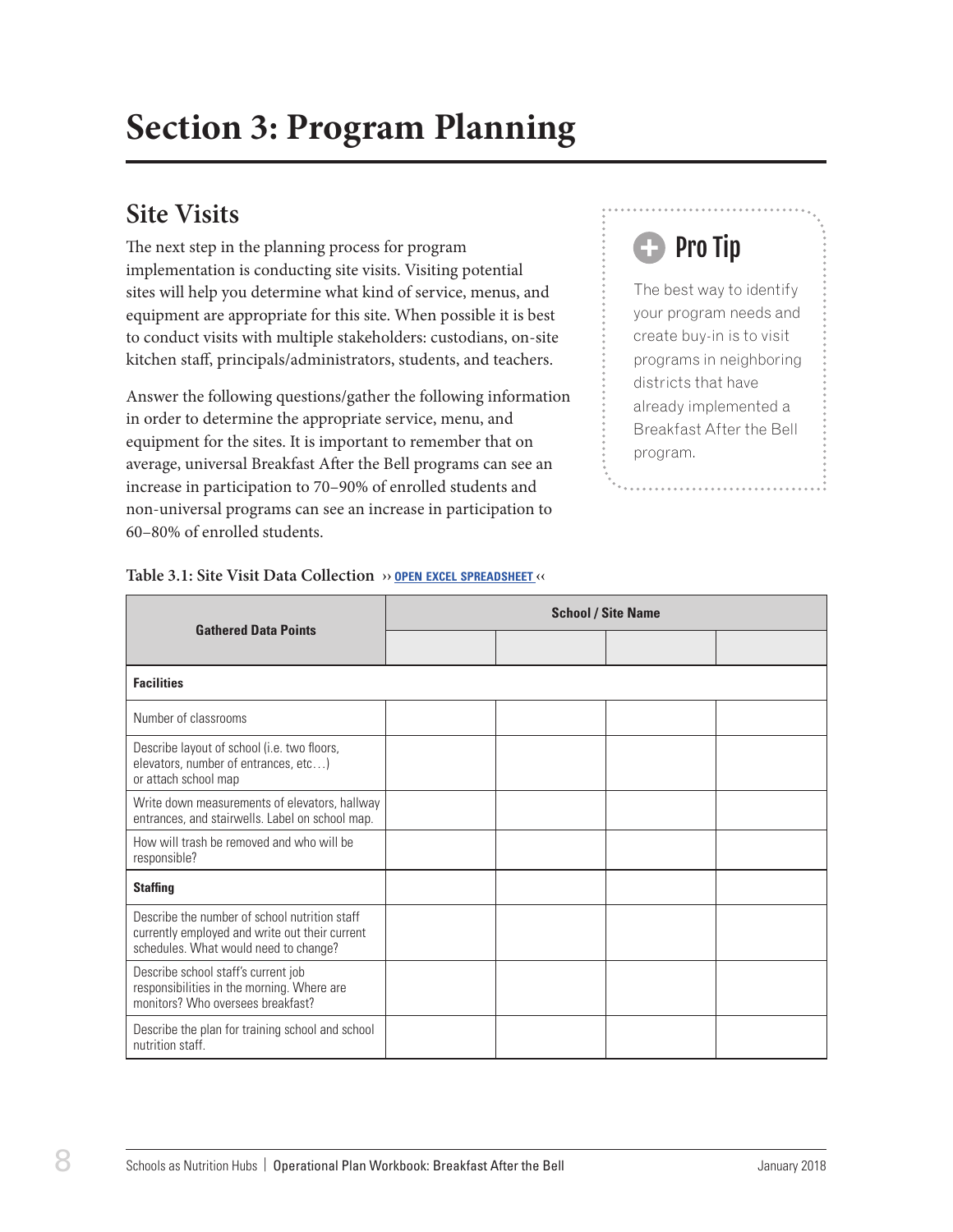|                                                                                                                                   | <b>School / Site Name</b> |  |  |  |
|-----------------------------------------------------------------------------------------------------------------------------------|---------------------------|--|--|--|
| <b>Gathered Data Points</b>                                                                                                       |                           |  |  |  |
| <b>Operations</b>                                                                                                                 |                           |  |  |  |
| Will meals need to be prepared on site,<br>transported, or picked up?                                                             |                           |  |  |  |
| Describe the plan for identifying and modifying<br>menu and service for special diets (i.e. allergies)                            |                           |  |  |  |
| When are children allowed in building?                                                                                            |                           |  |  |  |
| Where do children meet before the bell rings?                                                                                     |                           |  |  |  |
| Where do teachers retrieve children?                                                                                              |                           |  |  |  |
| When do teachers have to be in class?                                                                                             |                           |  |  |  |
| What time are children allowed into classroom?                                                                                    |                           |  |  |  |
| What time does school start?                                                                                                      |                           |  |  |  |
| Which service model is most appropriate for<br>this school?                                                                       |                           |  |  |  |
| How will counting and claiming be administered?                                                                                   |                           |  |  |  |
| When will training for school nutrition, faculty,<br>and school staff occur? Who will conduct the<br>training?                    |                           |  |  |  |
| What time is lunch?                                                                                                               |                           |  |  |  |
| Describe the current avenues available to<br>market/communicate with the parents, staff,<br>and community to promote the program. |                           |  |  |  |
| <b>Site Requests/Preferences</b>                                                                                                  |                           |  |  |  |
| Describe any menu preferences or requests of<br>staff or children.                                                                |                           |  |  |  |
| Describe any general concerns or challenges<br>presented by staff or participants.                                                |                           |  |  |  |
| Describe any general comments, requests, or<br>preferences worth noting.                                                          |                           |  |  |  |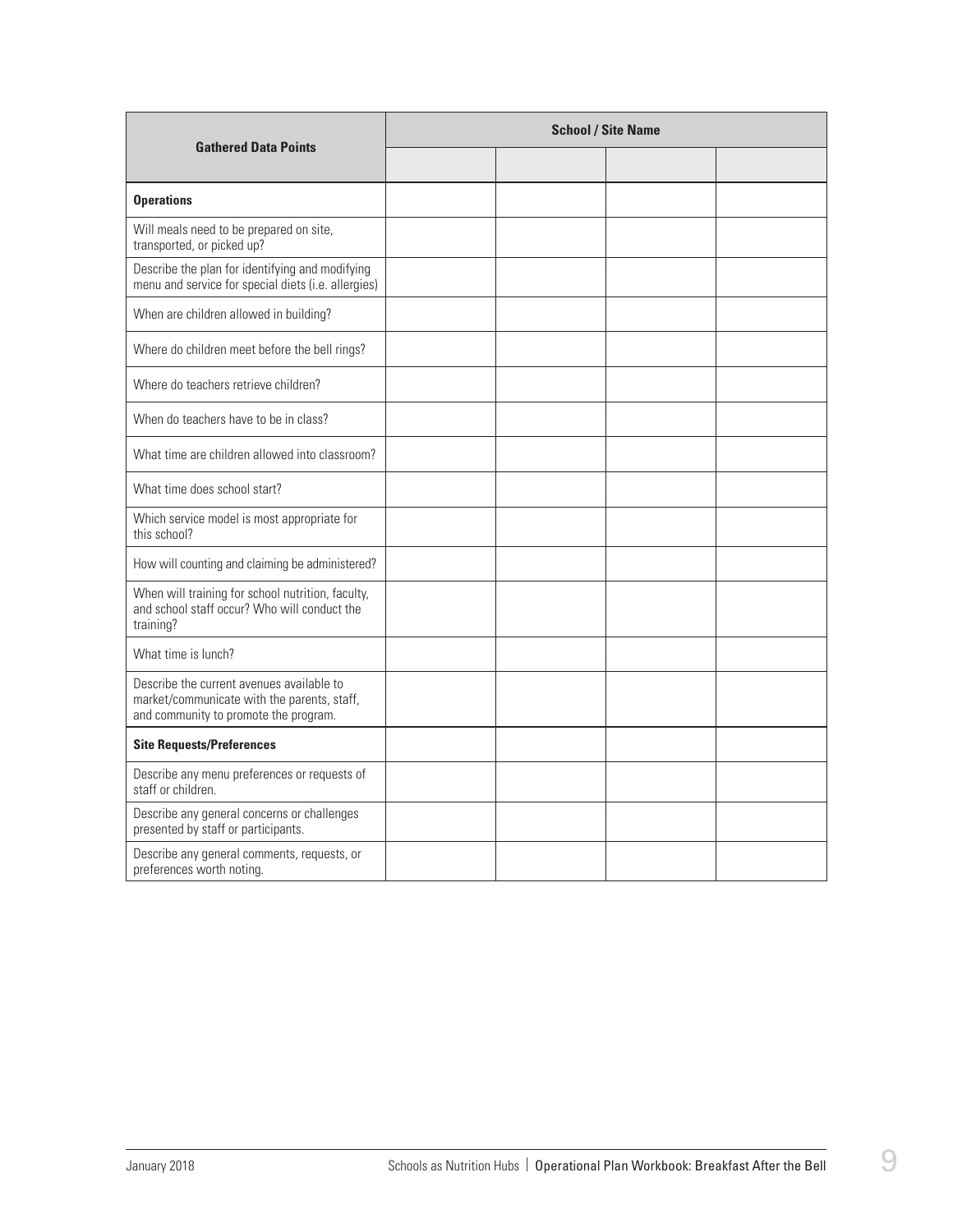## <span id="page-11-0"></span>**Putting it All Together: Program Decisions**

Now that you have visited all potential sites and engaged in discussions with stakeholders, it is time to consider what delivery model is most appropriate for each school. Review the pro/con lists for different delivery models below and indicate which is most appropriate for each of your potential school sites. Remember that many schools use a hybrid of service models in order to reach as many students as possible.

# **B** Pro Tip

Once you have been into one school, you have been into one school! Schools are unique and have a large range of equipment, capacity, and stakeholder needs. The most successful programs work to address different scenarios for each school building. Don't underestimate the importance of stakeholder engagement!

| <b>Delivery Model</b>                                      | Pro                                                                                                                                                                                                                                                                 | Con                                                                                                                                                                                                                      |
|------------------------------------------------------------|---------------------------------------------------------------------------------------------------------------------------------------------------------------------------------------------------------------------------------------------------------------------|--------------------------------------------------------------------------------------------------------------------------------------------------------------------------------------------------------------------------|
| Grab 'n' Go from Cafeteria<br>Second Chance from Cafeteria | Requires little to no change in staffing needs.<br>Requires little to no change in<br>equipment needs.<br>• School nutrition staff is in charge of counting<br>and claiming.                                                                                        | Cafeteria space/location may still be<br>too challenging to attract students.<br>Points of service may still miss too<br>many students.                                                                                  |
| Grab 'n' Go from Kiosk<br>Second Chance from Kiosk         | • School nutrition staff is in charge<br>of counting and claiming.<br>School nutrition staff controls time and<br>temperature so food quality is usually<br>better than direct delivery models.<br>Placing kiosks in high traffic areas<br>increases participation. | Students may choose to pass by service<br>kiosk, so participation numbers are not<br>usually as high as direct delivery programs.<br>May require additional staff or<br>rearrangement of current staff schedules.        |
| <b>Direct Delivery</b>                                     | Typically has the highest participation<br>rate of all BAB models.                                                                                                                                                                                                  | Food quality may be challenging depending<br>٠<br>on menu items, delivery schedule, and<br>service time.<br>Teachers and non-school nutrition staff<br>may have a significant role in counting and<br>claiming students. |

## **Table 3.2: School Delivery Model Pro and Con List**

#### **Table 3.3: School Delivery Models ›› open excel [spreadsheet](https://schoolnutrition.org/uploadedFiles/2_Meetings_and_Events/SNF/Pages/breakfast-LR-121417.xlsx) ‹‹**

| <b>School Name</b> | <b>Delivery Model(s)</b> |
|--------------------|--------------------------|
|                    |                          |
|                    |                          |
|                    |                          |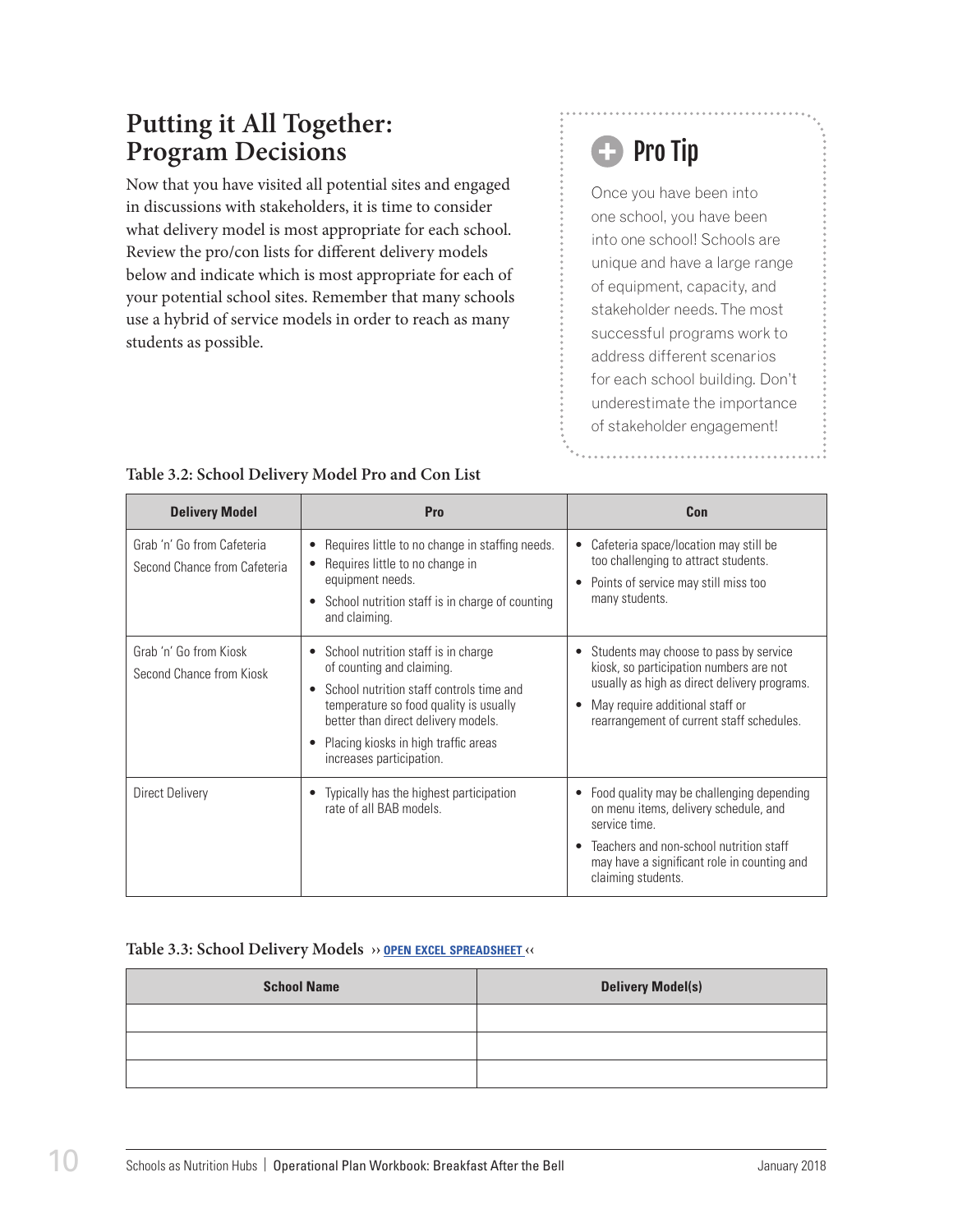# <span id="page-12-0"></span>**Section 4: Menu Development**

This menu development section of the operational plan is not intended for you to develop your complete cycle menu but rather to determine what type of equipment is needed for each site and your average food and labor costs in subsequent sections.

### **Instructions for Tables 4.1–4.3**

- a. Review the types of delivery models you are considering for implementation.
- b. Create a menu for each of those scenarios.
- c. This section can be expanded to include varying menu options including scratch cooking, local, mostly packaged/unitized, or cold only. This will help you think about labor and food costs in subsequent sections. Think and rethink as many menu options here as you would like so you can compare costs.

|                     | <b>Monday</b> | <b>Tuesday</b> | Wednesday | <b>Thursday</b> | <b>Friday</b> |
|---------------------|---------------|----------------|-----------|-----------------|---------------|
| Grain               |               |                |           |                 |               |
| Milk                |               |                |           |                 |               |
| Fruit               |               |                |           |                 |               |
| Vegetable           |               |                |           |                 |               |
| Meat/Meat Alternate |               |                |           |                 |               |
| Other               |               |                |           |                 |               |

**Table 4.1: Grab 'n' Go Kiosk** (start of school/second chance) **›› open excel [spreadsheet](https://schoolnutrition.org/uploadedFiles/2_Meetings_and_Events/SNF/Pages/breakfast-LR-121417.xlsx) ‹‹**

|                     | <b>Monday</b> | <b>Tuesday</b> | Wednesday | <b>Thursday</b> | <b>Friday</b> |
|---------------------|---------------|----------------|-----------|-----------------|---------------|
| Grain               |               |                |           |                 |               |
| Milk                |               |                |           |                 |               |
| Fruit               |               |                |           |                 |               |
| Vegetable           |               |                |           |                 |               |
| Meat/Meat Alternate |               |                |           |                 |               |
| Other               |               |                |           |                 |               |

#### **Table 4.3: Direct Delivery to Classroom ›› open excel [spreadsheet](https://schoolnutrition.org/uploadedFiles/2_Meetings_and_Events/SNF/Pages/breakfast-LR-121417.xlsx) ‹‹**

|                     | <b>Monday</b> | <b>Tuesday</b> | Wednesday | <b>Thursday</b> | <b>Friday</b> |
|---------------------|---------------|----------------|-----------|-----------------|---------------|
| Grain               |               |                |           |                 |               |
| Milk                |               |                |           |                 |               |
| Fruit               |               |                |           |                 |               |
| Vegetable           |               |                |           |                 |               |
| Meat/Meat Alternate |               |                |           |                 |               |
| Other               |               |                |           |                 |               |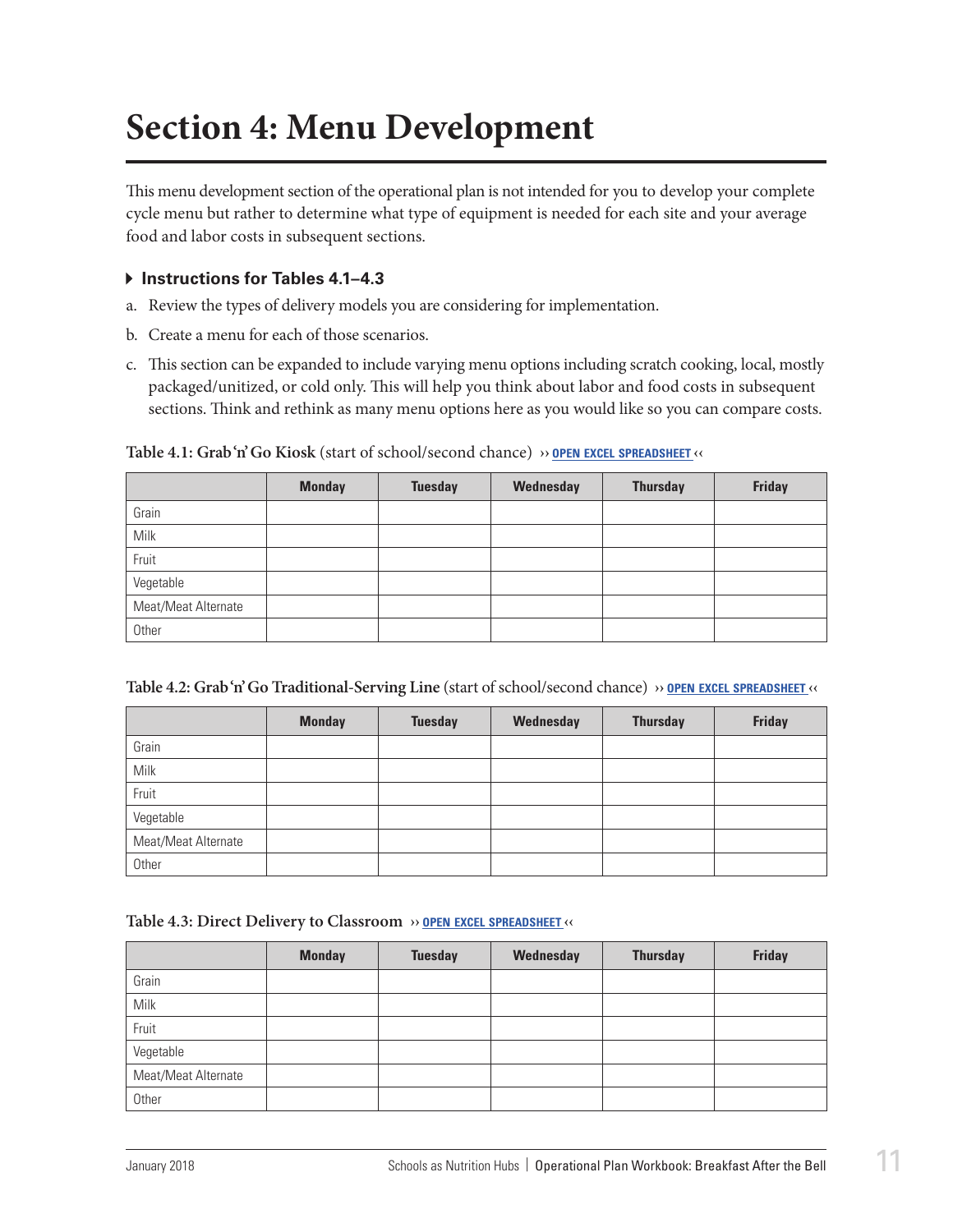# <span id="page-13-0"></span>**Section 5: Equipment Capacity/Needs**

When planning for your Breakfast After the Bell program, you will need to see if any of your sites require additional equipment. This could be an opportunity to work with your district grants manager or local community foundations to purchase equipment for the program.

### **Instructions for Table 5.1**

Fill out this section, by writing "need" or "have" in each category. If the site doesn't need or doesn't have this item, leave it blank.

| <b>Gathered Data Points</b> | <b>School / Site Name</b> |  |  |  |  |  |
|-----------------------------|---------------------------|--|--|--|--|--|
|                             |                           |  |  |  |  |  |
| <b>Cold/Frozen Storage</b>  |                           |  |  |  |  |  |
| Refrigerator                |                           |  |  |  |  |  |
| Freezer                     |                           |  |  |  |  |  |
| Walk-in Cooler              |                           |  |  |  |  |  |
| Walk-in Freezer             |                           |  |  |  |  |  |
| Milk Cooler                 |                           |  |  |  |  |  |
| Portable coolers            |                           |  |  |  |  |  |
| Other                       |                           |  |  |  |  |  |
| <b>Dry Storage</b>          |                           |  |  |  |  |  |
| Racking                     |                           |  |  |  |  |  |
| Can Racking                 |                           |  |  |  |  |  |
| <b>Hot Holding</b>          |                           |  |  |  |  |  |
| Hot Holding Cabinet         |                           |  |  |  |  |  |
| Hot Food Table              |                           |  |  |  |  |  |
| <b>Hot Food Carts</b>       |                           |  |  |  |  |  |
| <b>Food Preparation</b>     |                           |  |  |  |  |  |
| Oven                        |                           |  |  |  |  |  |
| Cook Tops                   |                           |  |  |  |  |  |
| <b>Steam Tables</b>         |                           |  |  |  |  |  |
| <b>Steam Pans</b>           |                           |  |  |  |  |  |
| Other                       |                           |  |  |  |  |  |
| <b>Small Wares</b>          |                           |  |  |  |  |  |
| Trays                       |                           |  |  |  |  |  |
| <b>Fruit Slicers</b>        |                           |  |  |  |  |  |
| <b>Hotel Pans</b>           |                           |  |  |  |  |  |
| Serving Utensils            |                           |  |  |  |  |  |
| <b>Brooms</b>               |                           |  |  |  |  |  |
| <b>Hand Sanitizer</b>       |                           |  |  |  |  |  |

**Table 5.1: Equipment Needs and Capacity Assessment ›› open excel [spreadsheet](https://schoolnutrition.org/uploadedFiles/2_Meetings_and_Events/SNF/Pages/breakfast-LR-121417.xlsx) ‹‹**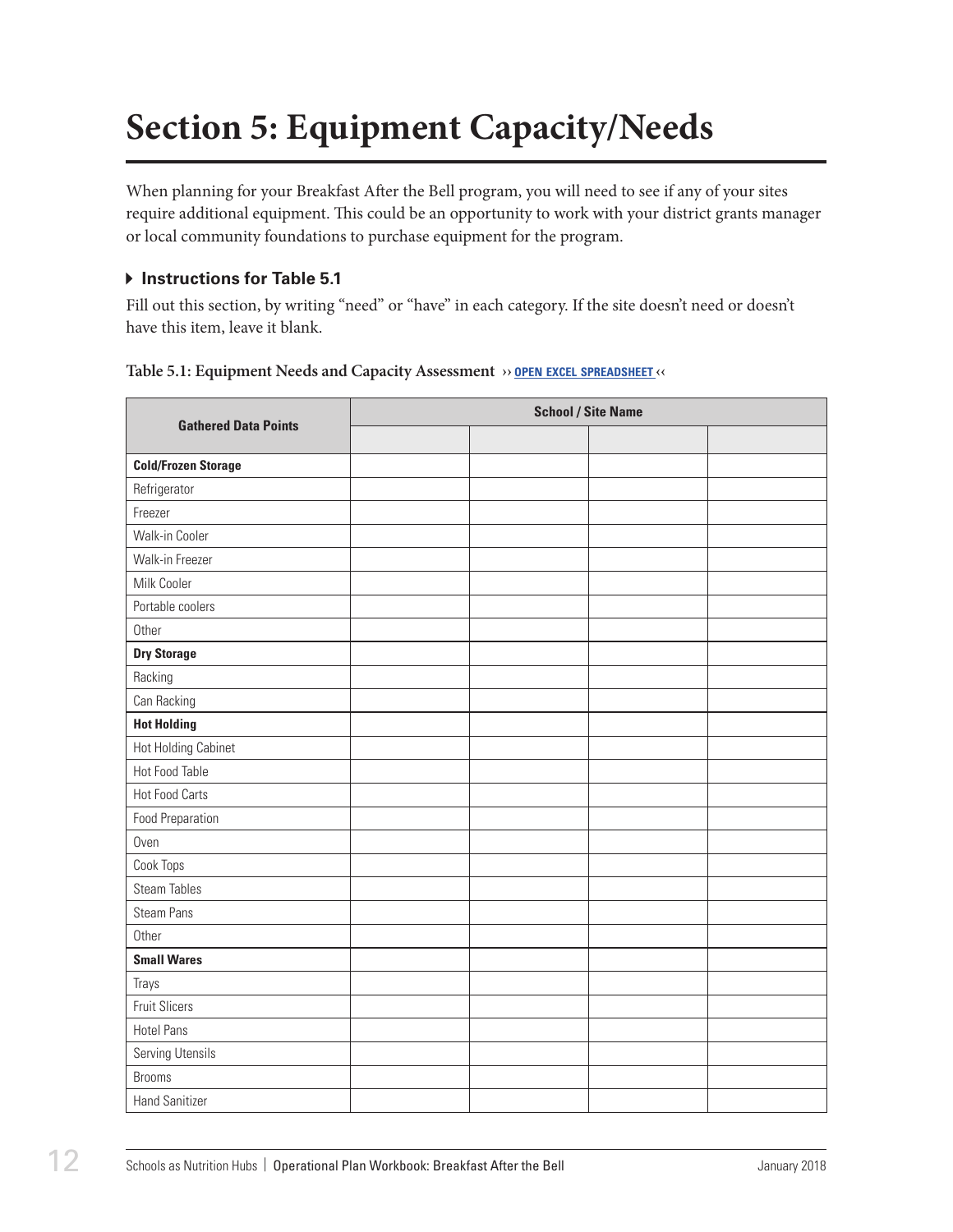| <b>Gathered Data Points</b>      | <b>School / Site Name</b> |  |  |  |
|----------------------------------|---------------------------|--|--|--|
|                                  |                           |  |  |  |
| Supplies                         |                           |  |  |  |
| Disinfectant Wipes               |                           |  |  |  |
| <b>Sheet Pans</b>                |                           |  |  |  |
| Spoodles/Portioners/etc.         |                           |  |  |  |
| Tongs                            |                           |  |  |  |
| Gloves/Aprons                    |                           |  |  |  |
| Hot Pads                         |                           |  |  |  |
| Other                            |                           |  |  |  |
| <b>Transportation</b>            |                           |  |  |  |
| Grab 'n' Go/Beverage Carts       |                           |  |  |  |
| <b>Insulated Carriers</b>        |                           |  |  |  |
| <b>Hand Dolly</b>                |                           |  |  |  |
| Cart Dolly                       |                           |  |  |  |
| Utility Cart                     |                           |  |  |  |
| Three-shelf Cart                 |                           |  |  |  |
| Delivery Truck or School Bus     |                           |  |  |  |
| Other                            |                           |  |  |  |
| <b>IT Equipment</b>              |                           |  |  |  |
| Computer Software                |                           |  |  |  |
| Point of Sale Equipment          |                           |  |  |  |
| <b>Bar Coding</b>                |                           |  |  |  |
| Wifi Boost                       |                           |  |  |  |
| Other                            |                           |  |  |  |
| <b>Utilities/Pest Management</b> |                           |  |  |  |
| Garbage Cans                     |                           |  |  |  |
| Tilting Garbage Gondola          |                           |  |  |  |
| Dumpster                         |                           |  |  |  |
| Pest Management                  |                           |  |  |  |
| <b>Electrical Needs</b>          |                           |  |  |  |
| Handwashing Stations             |                           |  |  |  |
| Other                            |                           |  |  |  |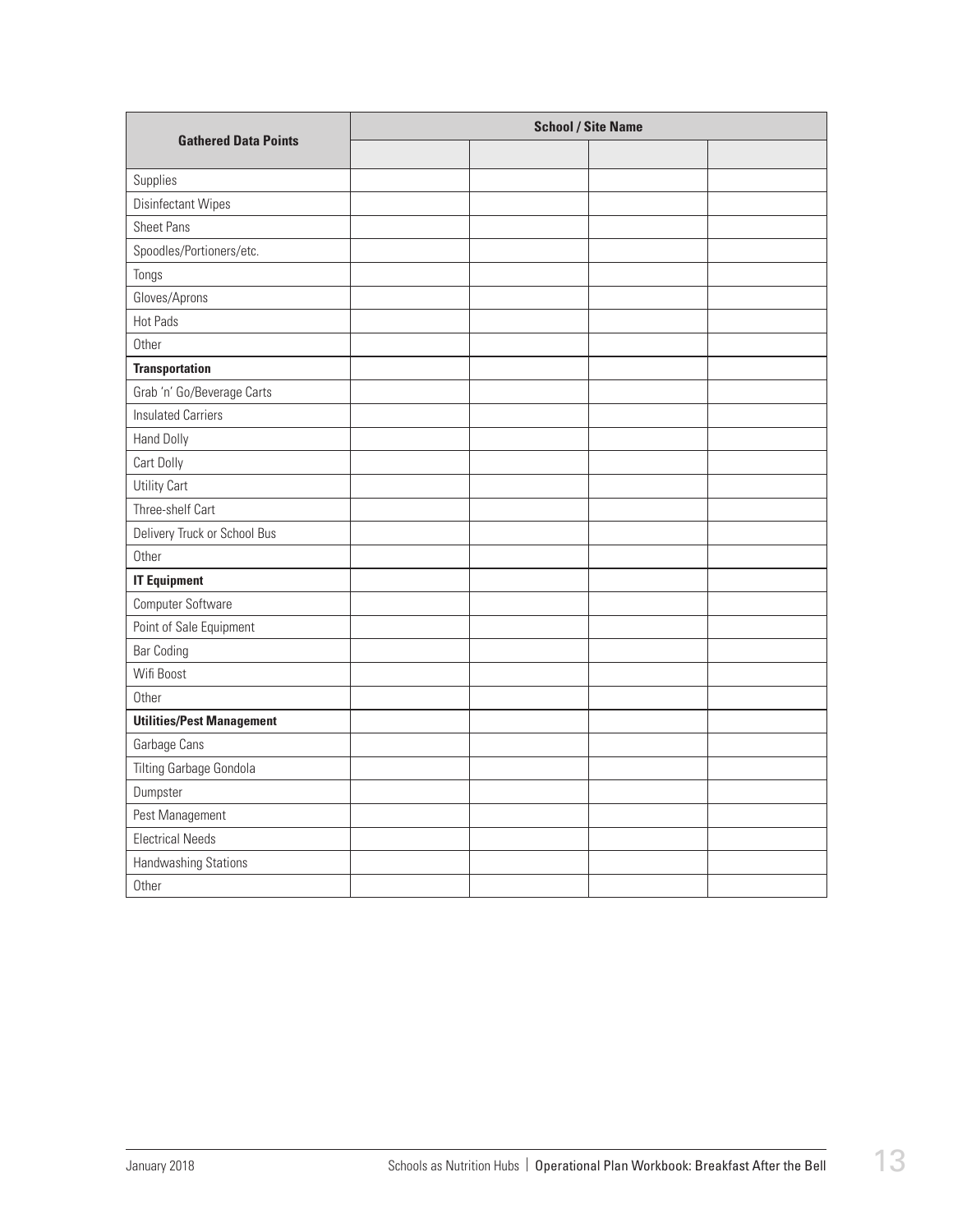# <span id="page-15-0"></span>**Section 6: Financial Planning**

In this section, we will assess the financial planning needed to operate a sustainable program. This includes projected total numbers of meals and costs including food, labor, and other meal costs. A sustainable program must be financially sound even though individual sites may not be.

# **Projected Meals and Revenue**

One of the most important steps to plan and determine if you can operate a new program is to project the number of meals you can serve. This projection will impact your costs including food and labor.

In general, when thinking through your Breakfast After the Bell program, universal programs that allow children to eat in the classroom after the bell, when implemented properly, can anticipate a 70% participation rate of the Average Daily Attendance (ADA). In direct delivery to classroom models, the average is closer to 80% of the ADA. For non-universal programs, it is recommended that you plan to serve 50%– 60% of the ADA.

## $\triangleright$  Instructions for Table 6.1

- a. Write out school name and estimate the number of meals that will be served each day.
- b. Figure out the reimbursement rate for each meal.
- c. Consider other reimbursement like grants or state matches.
- d. Multiply columns A–C to get total revenue per day in column D.

# Pro Tip

Before you start Section 6, it would be helpful to have the following pieces of information:

- Proposed menu and food costs
- Lists of salaries and benefits for staff at all sites that will be preparing food
- Reimbursement amounts for programs
- Average % of labor and food cost per meal for school nutrition program (if available)
- District's meal conversion ratio (if available)

# Pro Tip

If you have any other revenue sources such as grants, state matches, or income from meals served to adults, consider them when determining program sustainability.

| Table 6.1: Projected Meals and Revenue » OPEN EXCEL SPREADSHEET << |  |
|--------------------------------------------------------------------|--|
|--------------------------------------------------------------------|--|

|                                             | A                                                        | B                                        | C                                     |                                     | D                                      |  |
|---------------------------------------------|----------------------------------------------------------|------------------------------------------|---------------------------------------|-------------------------------------|----------------------------------------|--|
| <b>School/Site Name</b>                     | <b>Projected Number of</b><br><b>Breakfast Meals/Day</b> | <b>Reimbursement</b><br><b>Rate/Meal</b> | <b>Other</b><br><b>Reimbursements</b> |                                     | <b>Projected</b><br><b>Revenue/Day</b> |  |
|                                             | Free:                                                    | Free:                                    | Free:                                 |                                     | Free:                                  |  |
|                                             | Reduced:                                                 | Reduced:                                 | Reduced:                              |                                     | Reduced:                               |  |
|                                             | Paid:                                                    | Paid:                                    | Paid:                                 |                                     | Paid:                                  |  |
| <b>Total Projected Breakfast Meals/Day:</b> |                                                          |                                          |                                       | <b>Total Projected Revenue/Day:</b> |                                        |  |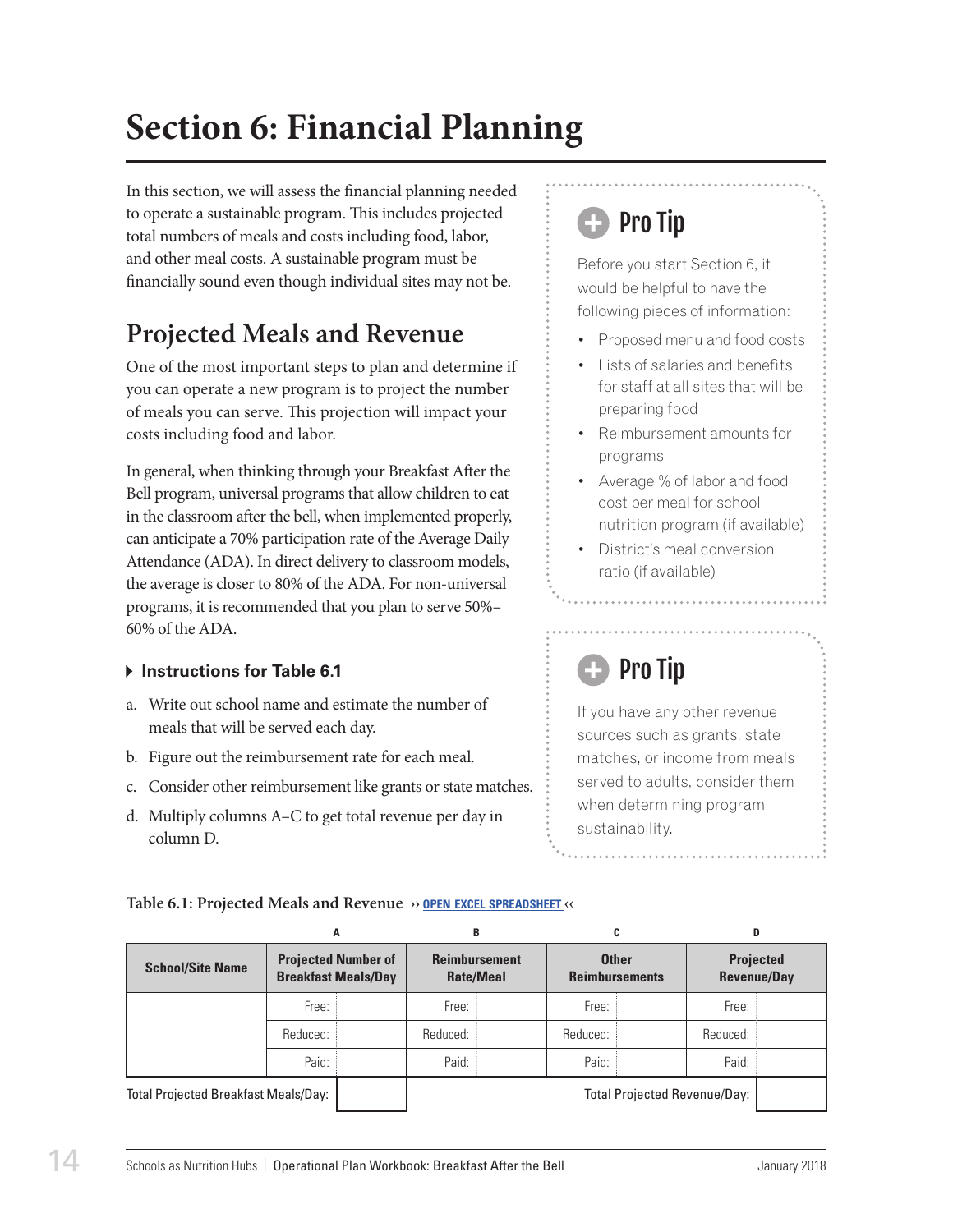# <span id="page-16-0"></span>**Food Costs Target**

When determining if this program is financially sustainable, it's important to have a good understanding of your food costs. In general, industry standard is that food costs are no more than 40% of total meal costs. This varies. If you know your percent of food cost per meal, use your district specific information below.

## **Instructions for Table 6.2**

- a. Enter the total projected revenue per day (from Table 6.1) in column A.
- b. Multiply A by percent meal cost in column B. This will give you total projected food cost budget per day in column C.

### **Table 6.2: Food Cost Target ›› open excel [spreadsheet](https://schoolnutrition.org/uploadedFiles/2_Meetings_and_Events/SNF/Pages/breakfast-LR-121417.xlsx) ‹‹**

|                                    | в                                 |                                                        |
|------------------------------------|-----------------------------------|--------------------------------------------------------|
| <b>Total Projected Revenue/Day</b> | <b>Percent Meal Cost of Food*</b> | <b>Total Projected</b><br><b>Food Costs Budget/Day</b> |
|                                    |                                   |                                                        |

\*If you don't know your district's percent meal cost of food, use the industry standard of 40%.

## **Menu Cost**

The aim of this section is to cost out the menus, developed in Section 4: Menu Development, to determine if you will meet your targeted food costs.

## **Instructions for Tables 6.3–6.5**

a. Enter the cost per serving of each component for each day of service. Add values for each day of service to get total per week.



- b. To calculate total projected food costs per week, add total values for each component.
- c. To calculate average food costs per day, take the total projected food costs per week calculated above, and divide by the number of days of service.

### **Table 6.3: Grab 'n' Go from Kiosk ›› open excel [spreadsheet](https://schoolnutrition.org/uploadedFiles/2_Meetings_and_Events/SNF/Pages/breakfast-LR-121417.xlsx) ‹‹**

|                                         | <b>Monday</b> | <b>Tuesday</b> | Wednesday | <b>Thursday</b> | <b>Friday</b> | <b>Total/Week</b> |
|-----------------------------------------|---------------|----------------|-----------|-----------------|---------------|-------------------|
| Grain                                   |               |                |           |                 |               |                   |
| Milk                                    |               |                |           |                 |               |                   |
| Fruit                                   |               |                |           |                 |               |                   |
| Vegetable                               |               |                |           |                 |               |                   |
| Meat/Meat Alternate (Optional)          |               |                |           |                 |               |                   |
| Other                                   |               |                |           |                 |               |                   |
| <b>Total Projected Food Costs/Week:</b> |               |                |           |                 |               |                   |
| Average Food Costs/Meal:                |               |                |           |                 |               |                   |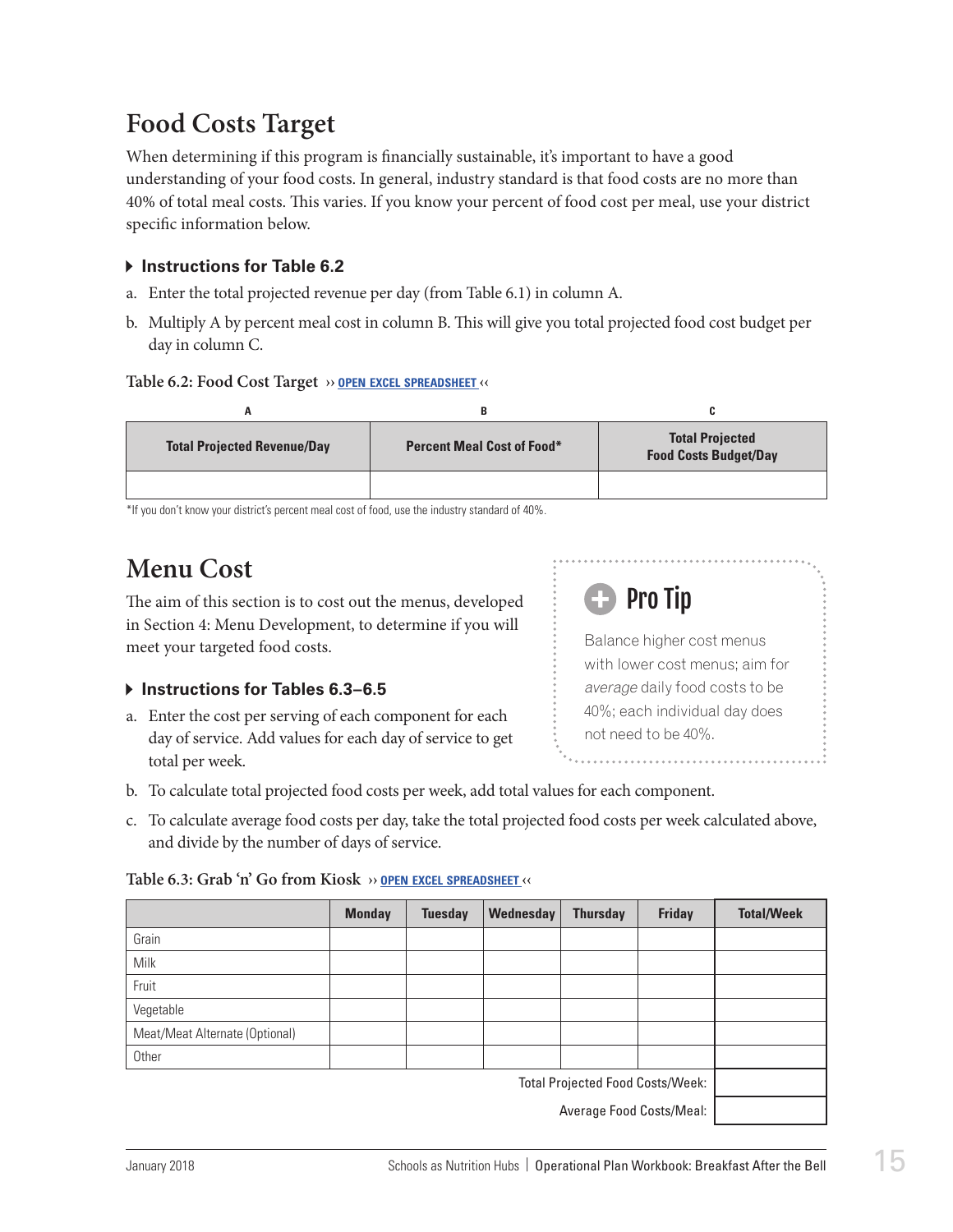#### **Table 6.4: Grab 'n' Go from Cafeteria ›› open excel [spreadsheet](https://schoolnutrition.org/uploadedFiles/2_Meetings_and_Events/SNF/Pages/breakfast-LR-121417.xlsx) ‹‹**

|                                         | <b>Monday</b> | <b>Tuesday</b> | Wednesday | <b>Thursday</b> | <b>Friday</b> | <b>Total/Week</b> |
|-----------------------------------------|---------------|----------------|-----------|-----------------|---------------|-------------------|
| Grain                                   |               |                |           |                 |               |                   |
| Milk                                    |               |                |           |                 |               |                   |
| Fruit                                   |               |                |           |                 |               |                   |
| Vegetable                               |               |                |           |                 |               |                   |
| Meat/Meat Alternate (Optional)          |               |                |           |                 |               |                   |
| Other                                   |               |                |           |                 |               |                   |
| <b>Total Projected Food Costs/Week:</b> |               |                |           |                 |               |                   |
| Average Food Costs/Meal:                |               |                |           |                 |               |                   |

#### **Table 6.5: Direct Delivery to Classroom ›› open excel [spreadsheet](https://schoolnutrition.org/uploadedFiles/2_Meetings_and_Events/SNF/Pages/breakfast-LR-121417.xlsx) ‹‹**

|                                         | <b>Monday</b> | <b>Tuesday</b> | Wednesday | <b>Thursday</b> | <b>Friday</b> | <b>Total/Week</b> |
|-----------------------------------------|---------------|----------------|-----------|-----------------|---------------|-------------------|
| Grain                                   |               |                |           |                 |               |                   |
| Milk                                    |               |                |           |                 |               |                   |
| Fruit                                   |               |                |           |                 |               |                   |
| Vegetable                               |               |                |           |                 |               |                   |
| Meat/Meat Alternate (Optional)          |               |                |           |                 |               |                   |
| Other                                   |               |                |           |                 |               |                   |
| <b>Total Projected Food Costs/Week:</b> |               |                |           |                 |               |                   |
| Average Food Costs/Meal:                |               |                |           |                 |               |                   |

### $\triangleright$  Instructions for Table 6.6

- a. For each menu type, enter the average food cost per meal (from Tables 6.3–6.5) in column A.
- b. Multiply A by projected number of meals served per day (from Table 6.1) in column B. This will give you the total food costs per day in column C.

#### **Table 6.6: Total Projected Food Costs Per Day ›› open excel [spreadsheet](https://schoolnutrition.org/uploadedFiles/2_Meetings_and_Events/SNF/Pages/breakfast-LR-121417.xlsx) ‹‹**

|                                   | А                                           | в                                                         | .,                                 |
|-----------------------------------|---------------------------------------------|-----------------------------------------------------------|------------------------------------|
| <b>Menu Type</b>                  | <b>Average Food Cost</b><br><b>Per Meal</b> | <b>Projected Number of</b><br><b>Meals Served Per Day</b> | <b>Total Food Costs</b><br>Per Day |
| Breakfast: Grab 'n' Go Kiosk      |                                             |                                                           |                                    |
| Breakfast: Grab 'n' Go Cafeteria  |                                             |                                                           |                                    |
| <b>Breakfast: Direct Delivery</b> |                                             |                                                           |                                    |
|                                   |                                             | Total Projected Food Costs/Davi                           |                                    |

Total Projected Food Costs/Day: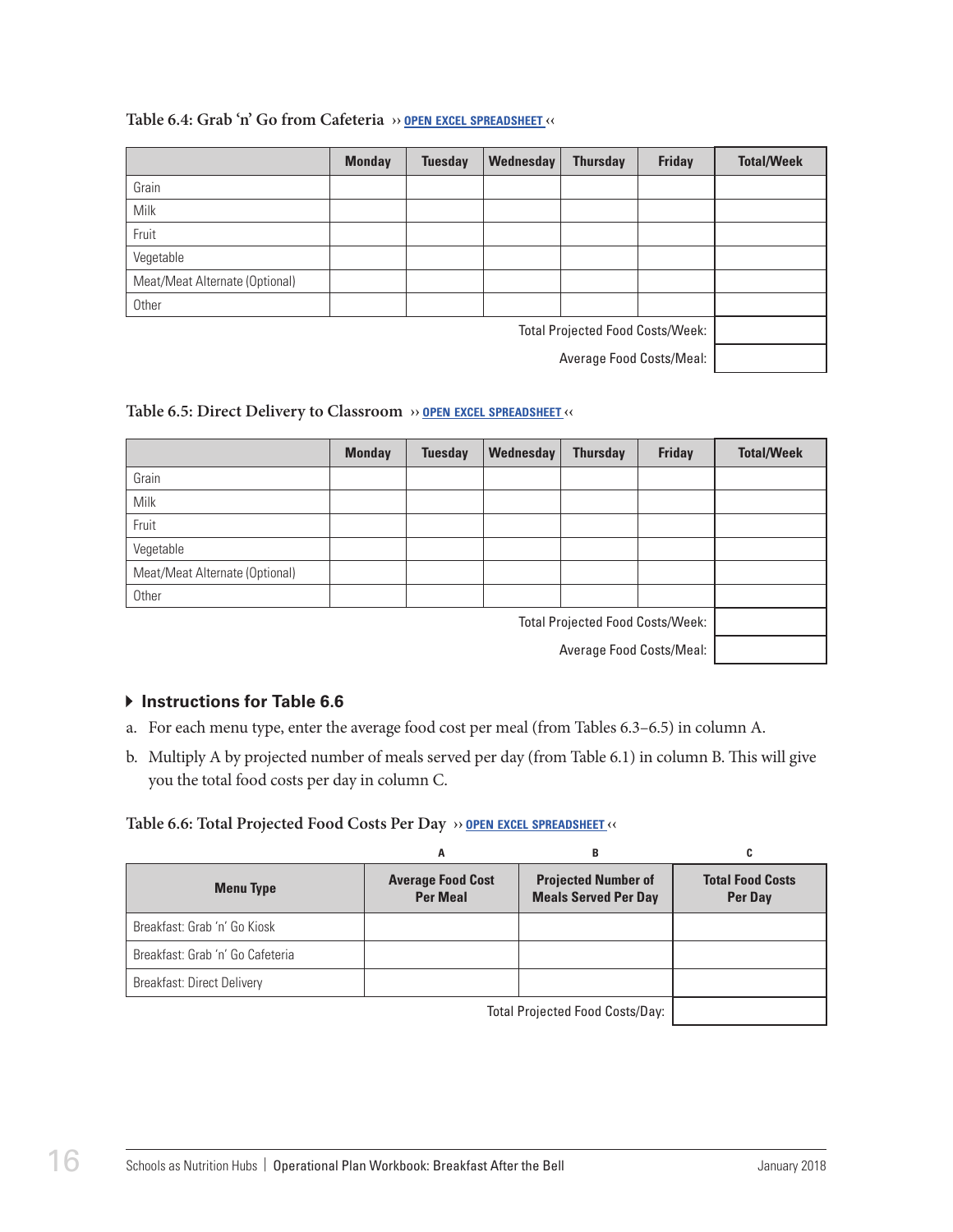# <span id="page-18-0"></span>**Food Cost Analysis**

Compare your daily food costs budget from Table 6.2 to your projected daily food costs from Table 6.6.

**Table 6.7: Food Cost Analysis ›› open excel [spreadsheet](https://schoolnutrition.org/uploadedFiles/2_Meetings_and_Events/SNF/Pages/breakfast-LR-121417.xlsx) ‹‹**

#### **Food Cost Analysis**

**Is your average meal costs per day greater or less than the projected food budget per day?** 

Insert what ideas you have to change the food costs. For example, consider the following: plan less expensive menus, obtain more competitive food costs, purchase less expensive food items, reduce portion sizes if possible, introduce fewer hot items, make things from scratch and package in-house, or use more items from other programs when you can overlap.

## **Labor Cost Target**

When determining if this program is financially sustainable, it's important to have a good understanding of your labor costs. In general, industry standard is that labor costs are no more than 40% of total costs. This varies. If you know your percent meal cost of labor, use your district specific information.

### **Instructions for Table 6.8**

- a. Enter the total projected revenue per day (from Table 6.1) in column A.
- b. Multiply A by percent labor cost in column B. This will give you total projected labor cost per day in column C.

#### **Table 6.8: Labor Cost Target ›› open excel [spreadsheet](https://schoolnutrition.org/uploadedFiles/2_Meetings_and_Events/SNF/Pages/breakfast-LR-121417.xlsx) ‹‹**

| <b>Total Projected Revenue/Day</b> | <b>Percent Labor Cost of Meal*</b> | <b>Total Projected Labor Costs/Day</b> |
|------------------------------------|------------------------------------|----------------------------------------|
|                                    |                                    |                                        |

\*If you don't know your district's percent of labor costs, use the industry standard of 40%.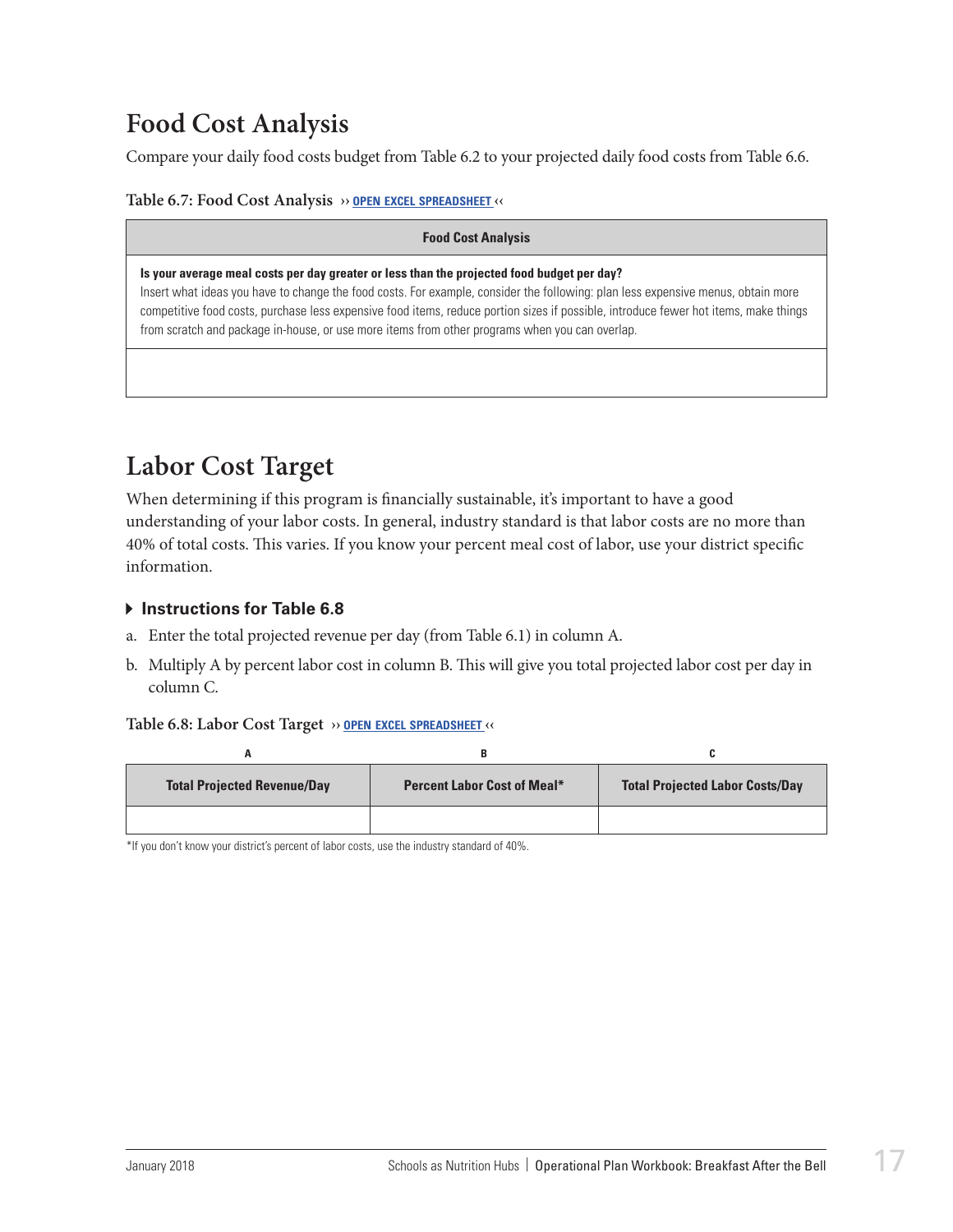# <span id="page-19-0"></span>**Calculating Meals Per Labor Hour**

This should be done per preparation site.

#### **Table 6.9: Total Paid Labor Hours Per Day ›› open excel [spreadsheet](https://schoolnutrition.org/uploadedFiles/2_Meetings_and_Events/SNF/Pages/breakfast-LR-121417.xlsx) ‹‹**

| <b>School/Site Name</b>         | <b>Number of Paid Hours/Day</b> |
|---------------------------------|---------------------------------|
|                                 |                                 |
|                                 |                                 |
|                                 |                                 |
| Total Paid Labor Hours Per Day: |                                 |

#### **Instructions for Table 6.10**

- a. Enter the total average meals served per day from all preparation sites in column A.
- b. Multiply A by meal conversion ratio in column B. This will give you total meal equivalents per day in column C.

#### **Table 6.10: Total Meal Equivalents ›› open excel [spreadsheet](https://schoolnutrition.org/uploadedFiles/2_Meetings_and_Events/SNF/Pages/breakfast-LR-121417.xlsx) ‹‹**

|                      | A                               | в                             | C                                 |
|----------------------|---------------------------------|-------------------------------|-----------------------------------|
| <b>Meal Category</b> | <b>Average Meals Served/Day</b> | <b>Meal Conversion Ratio*</b> | <b>Total Meal Equivalents/Day</b> |
| Lunch                |                                 |                               |                                   |
| <b>Breakfast</b>     |                                 | 0.66                          |                                   |
| Snacks               |                                 | 0.33                          |                                   |
|                      |                                 |                               |                                   |

Total Meal Equivalents:

\* If you don't know your district's meal conversion ratio for column B, use the industry standard: 3 breakfasts = 2 lunch/supper; 1 lunch/supper = 3 snacks

### $\triangleright$  **Instructions for Table 6.11**

- a. Enter the total meal equivalents (from Table 6.10) in column A.
- b. Divide A by the total number of paid labor hours (from Table 6.9) in column B. This will give you meals per labor hour (MPLH) in column C.

#### **Table 6.11: Meals per Labor Hour (MPLH) ›› open excel [spreadsheet](https://schoolnutrition.org/uploadedFiles/2_Meetings_and_Events/SNF/Pages/breakfast-LR-121417.xlsx) ‹‹**

| <b>Total Meal Equivalents</b> | <b>Total Paid Labor Hours/Day</b> | <b>Meals/Labor Hour</b> |
|-------------------------------|-----------------------------------|-------------------------|
|                               |                                   |                         |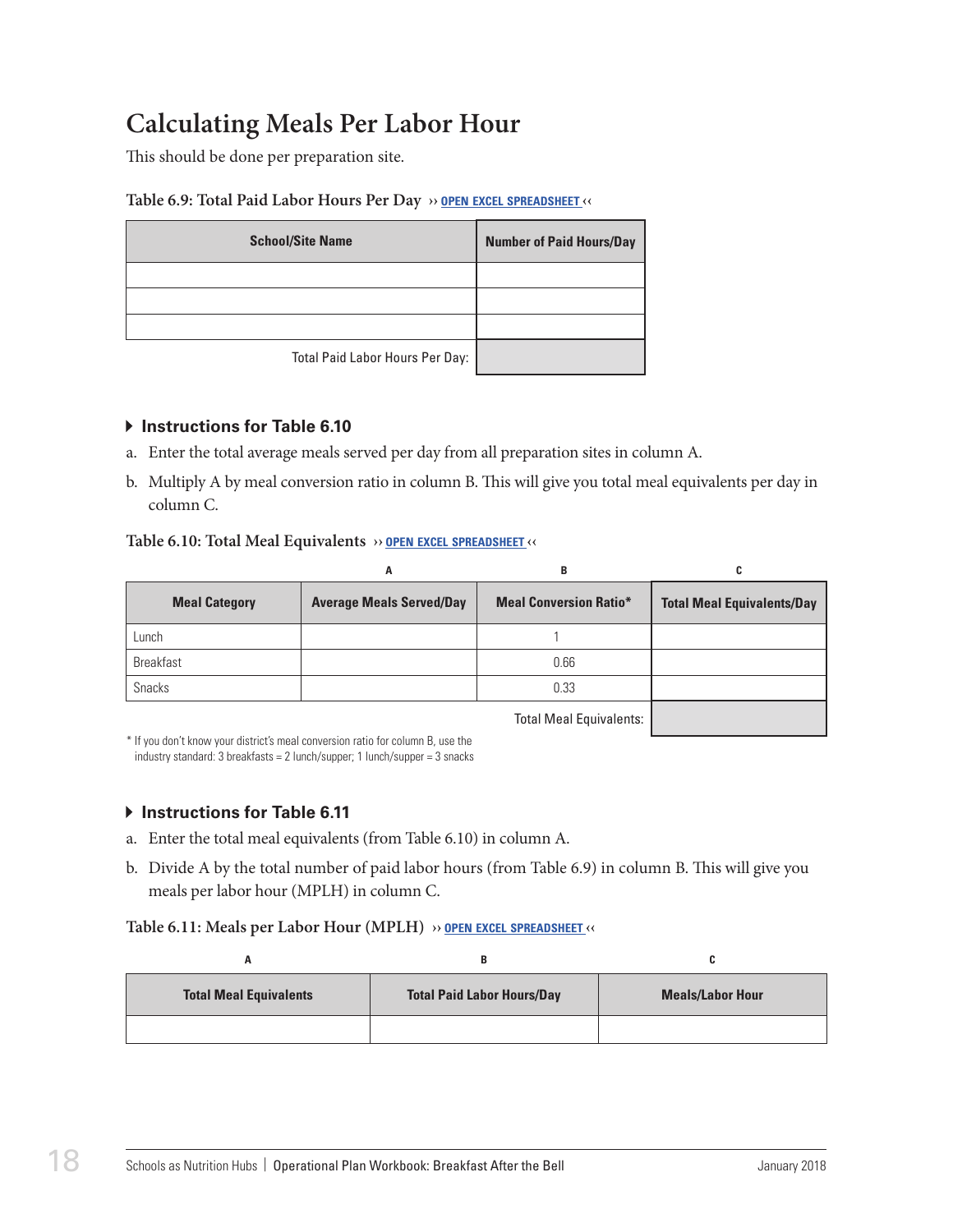# <span id="page-20-0"></span>**Calculate Total Labor Costs**

### **Instructions for Table 6.12**

- a. Enter the total projected number of meal equivalents per day (data from Table 6.1 multipled by a breakfast conversion ratio of .66) in row A.
- b. Divide A by meals per labor hour (from Table 6.11) in row B. This will give you number of labor hours needed per day in row C.

### **Table 6.12: Total Labor Hours Needed**

#### **›› open excel [spreadsheet](https://schoolnutrition.org/uploadedFiles/2_Meetings_and_Events/SNF/Pages/breakfast-LR-121417.xlsx) ‹‹**

|   | <b>Variables</b>                                             | <b>School/Site Name</b> |  |  |
|---|--------------------------------------------------------------|-------------------------|--|--|
|   |                                                              | Kent ES                 |  |  |
| A | <b>Total Projected Number of</b><br>Meal Equivalents Per Day | 166                     |  |  |
| B | Meals Per Labor Hour                                         | នេ                      |  |  |
| C | <b>Total Labor Hours Needed</b>                              |                         |  |  |

# **B** Pro Tip

Remember to consider the options for (and cost of) extra hours (up to level where benefits kick in), overtime, benefits for part time converting to full time staff, and new staff (with/ without benefits).

## Industry Facts

Did you know that the industry standard for self-preparation sites is 14–18 MPLH and 50–70 MPLH for central kitchens?

### **Instructions for Table 6.13**

- a. Take the total labor hours (Table 6.12, row C) and distribute those hours among staff at each school/site.
- b. Multiply hours for each staff member by employee cost per hour (staff member's hourly wage plus benefits). Add them all together to calculate the total labor costs for each site.

#### **Table 6.13: Total Labor Costs ›› open excel [spreadsheet](https://schoolnutrition.org/uploadedFiles/2_Meetings_and_Events/SNF/Pages/breakfast-LR-121417.xlsx) ‹‹**

| <b>Staff</b>              | <b>School/Site Name</b>      |  |  |  |
|---------------------------|------------------------------|--|--|--|
|                           |                              |  |  |  |
| Total Labor Hours Needed: |                              |  |  |  |
| Staff #1                  | [Hours x Employee Cost/Hour] |  |  |  |
| Staff #2                  |                              |  |  |  |
| Staff #3                  |                              |  |  |  |
| <b>Total Labor Costs:</b> |                              |  |  |  |

#### **Table 6.14: Labor Cost Analysis ›› open excel [spreadsheet](https://schoolnutrition.org/uploadedFiles/2_Meetings_and_Events/SNF/Pages/breakfast-LR-121417.xlsx) ‹‹**

#### **Labor Cost Analysis**

**What are the labor costs?** Are they higher than the target of 40%? What can we do to adjust costs of labor? Do we have money left over in food costs to cover labor? Give more hours to lower-wage workers?